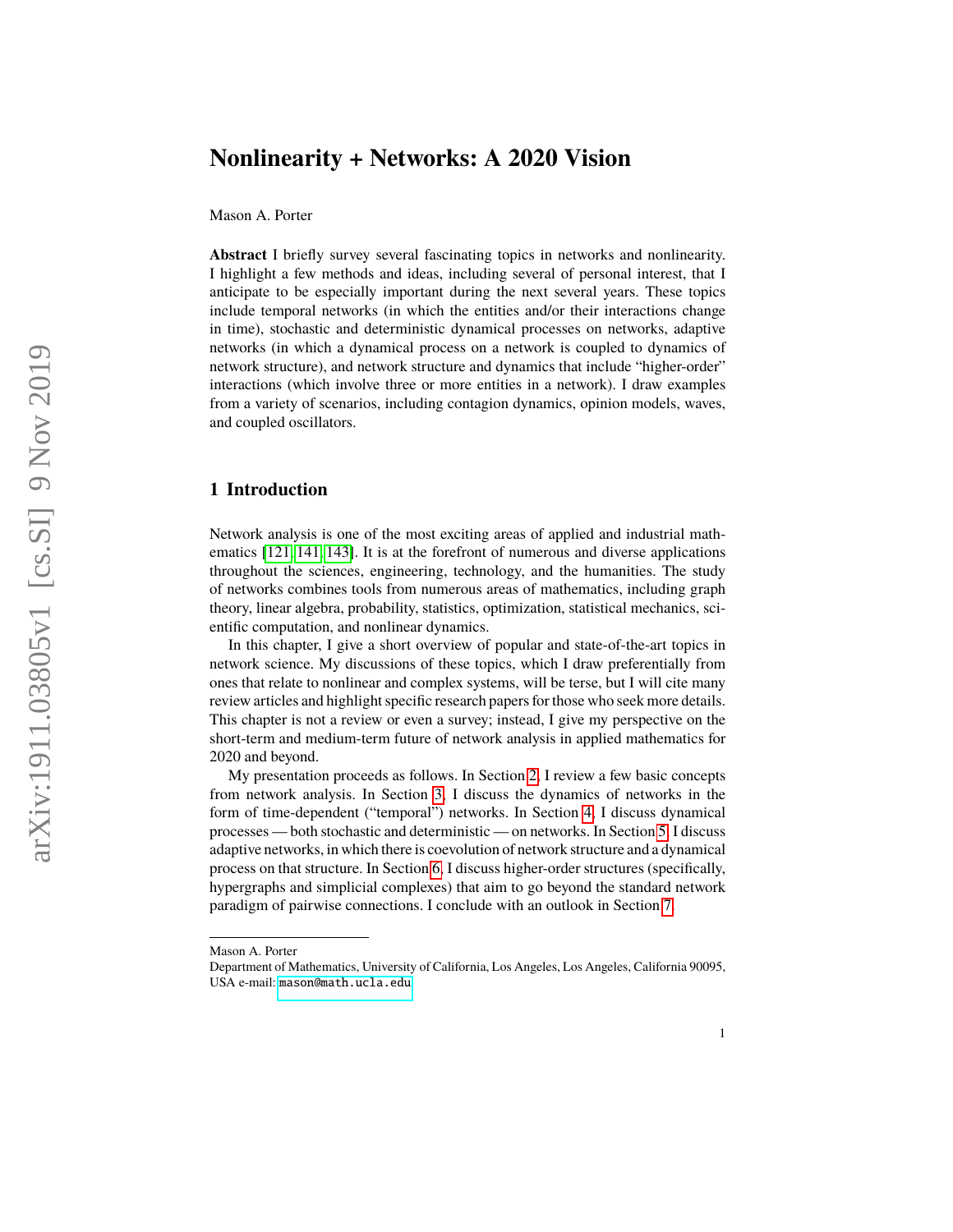#### <span id="page-1-0"></span>**2 Background on Networks**

In its broadest form, a network consists of the connectivity patterns and connection strengths in a complex system of interacting entities [\[121\]](#page-27-0). The most traditional type of network is a graph  $G = (V, E)$  (see Fig. [1a](#page-2-0)), where V is a set of "nodes" (i.e., "vertices") that encode entities and  $E \subseteq V \times V$  is a set of "edges" (i.e., "links" or "ties") that encode the interactions between those entities. However, recent uses of the term "network" have focused increasingly on connectivity patterns that are more general than graphs [\[98\]](#page-26-0): a network's nodes and/or edges (or their associated weights) can change in time [\[70,](#page-25-0) [72\]](#page-26-1) (see Section [3\)](#page-1-1), nodes and edges can include annotations [\[26\]](#page-24-0), a network can include multiple types of edges and/or multiple types of nodes [\[90,](#page-26-2)[140\]](#page-28-2), it can have associated dynamical processes [\[142\]](#page-28-3) (see Sections [3,](#page-1-1) [4,](#page-8-0) and [5\)](#page-15-0), it can include memory [\[152\]](#page-28-4), connections can occur between an arbitrary number of entities [\[127,](#page-28-5) [131\]](#page-28-6) (see Section [6\)](#page-18-0), and so on.

Associated with a graph is an adjacency matrix  $\bf{A}$  with entries  $a_{ij}$ . In the simplest scenario, edges either exist or they don't. If edges have directions,  $a_{ij} = 1$  when there is an edge from entity *j* to entity *i* and  $a_{ij} = 0$  when there is no such edge. When  $a_{ij} = 1$ , node *i* is "adjacent" to node *j* (because we can reach *i* directly from *j*), and the associated edge is "incident" from node *j* and to node *i*. The edge from *j* to *i* is an "out-edge" of *j* and an "in-edge" of *i*. The number of out-edges of a node is its "out-degree", and the number of in-edges of a node is its "in-degree". For an undirected network,  $a_{ij} = a_{ji}$ , and the number of edges that are attached to a node is the node's "degree". One can assign weights to edges to represent connections with different strengths (e.g., stronger friendships or larger transportation capacity) by defining a function  $w : E \longrightarrow \mathbb{R}$ . In many applications, the weights are nonnegative, although several applications [\[180\]](#page-30-0) (such as in international relations) incorporate positive, negative, and zero weights. In some applications, nodes can also have selfedges and multi-edges. The spectral properties of adjacency (and other) matrices give important information about their associated graphs [\[121,](#page-27-0) [187\]](#page-30-1). For undirected networks, it is common to exploit the beneficent property that all eigenvalues of symmetric matrices are real.

# <span id="page-1-1"></span>**3 Time-Dependent Networks**

Traditional studies of networks consider time-independent structures, but most networks evolve in time. For example, social networks of people and animals change based on their interactions, roads are occasionally closed for repairs and new roads are built, and airline routes change with the seasons and over the years. To study such time-dependent structures, one can analyze "temporal networks". See [\[70,](#page-25-0) [72\]](#page-26-1) for reviews and [\[73,](#page-26-3) [74\]](#page-26-4) for edited collections.

The key idea of a temporal network is that networks change in time, but there are many ways to model such changes, and the time scales of interactions and other changes play a crucial role in the modeling process. There are also other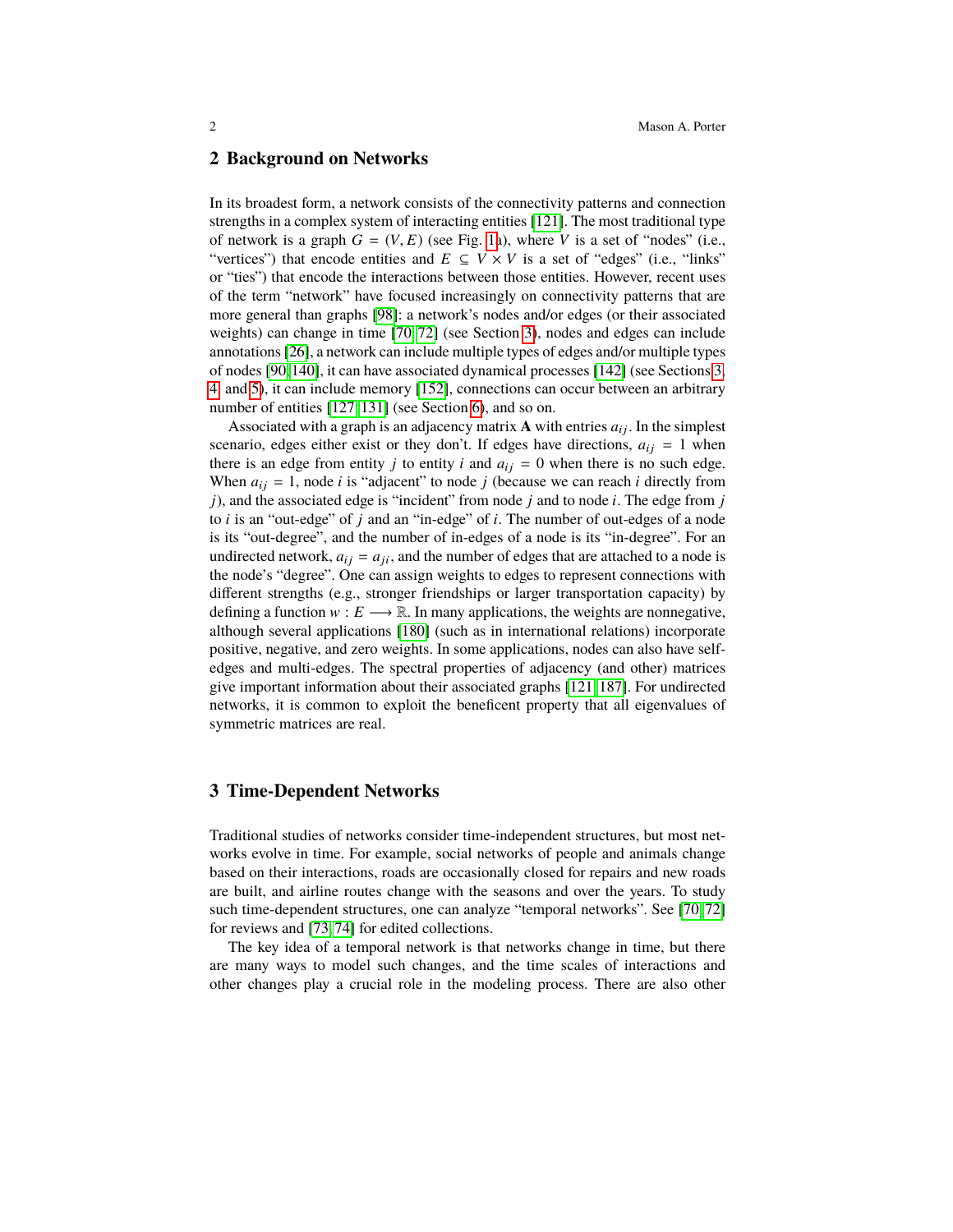

<span id="page-2-0"></span>Fig. 1 Several types of network structures: (a) a graph, (b) a temporal network, (c) a multilayer network, and (d) a simplicial complex. [I drew panels (a) and (c) using TIKZ-NETWORK, which is by Jürgen Hackl and is available at https://github.com/hackl/tikz-network. Panel (b) is inspired by Fig. 1 of [\[72\]](#page-26-1). Panel (d), which is in the public domain, was drawn by Wikipedia user Cflm001 and is available at https://en.wikipedia.org/wiki/Simplicial\_complex.]

1 to be visiting a particular museum on the same day). In both scenarios, edges that important modeling considerations. To illustrate potential complications, suppose that an edge in a temporal network represents close physical proximity between two people in a short time window (e.g., with a duration of two minutes). It is relevant to consider whether there is an underlying social network (e.g., the friendship network of mathematics Ph.D. students at UCLA) or if the people in the network do not in general have any other relationships with each other (e.g., two people who happen represent close physical proximity still appear and disappear over time, but indirect connections (i.e., between people who are on the same connected component, but without an edge between them) in a time window may play different roles in the spread of information. Moreover, network structure itself is often influenced by a spreading process or other dynamics, as perhaps one arranges a meeting to discuss a topic (e.g., to give me comments on a draft of this chapter). See my discussion of adaptive networks in Section [5.](#page-15-0)

#### **3.1 Discrete Time**

For convenience, most work on temporal networks employs discrete time (see Fig. [1\(](#page-2-0)b)). Discrete time can arise from the natural discreteness of a setting, dis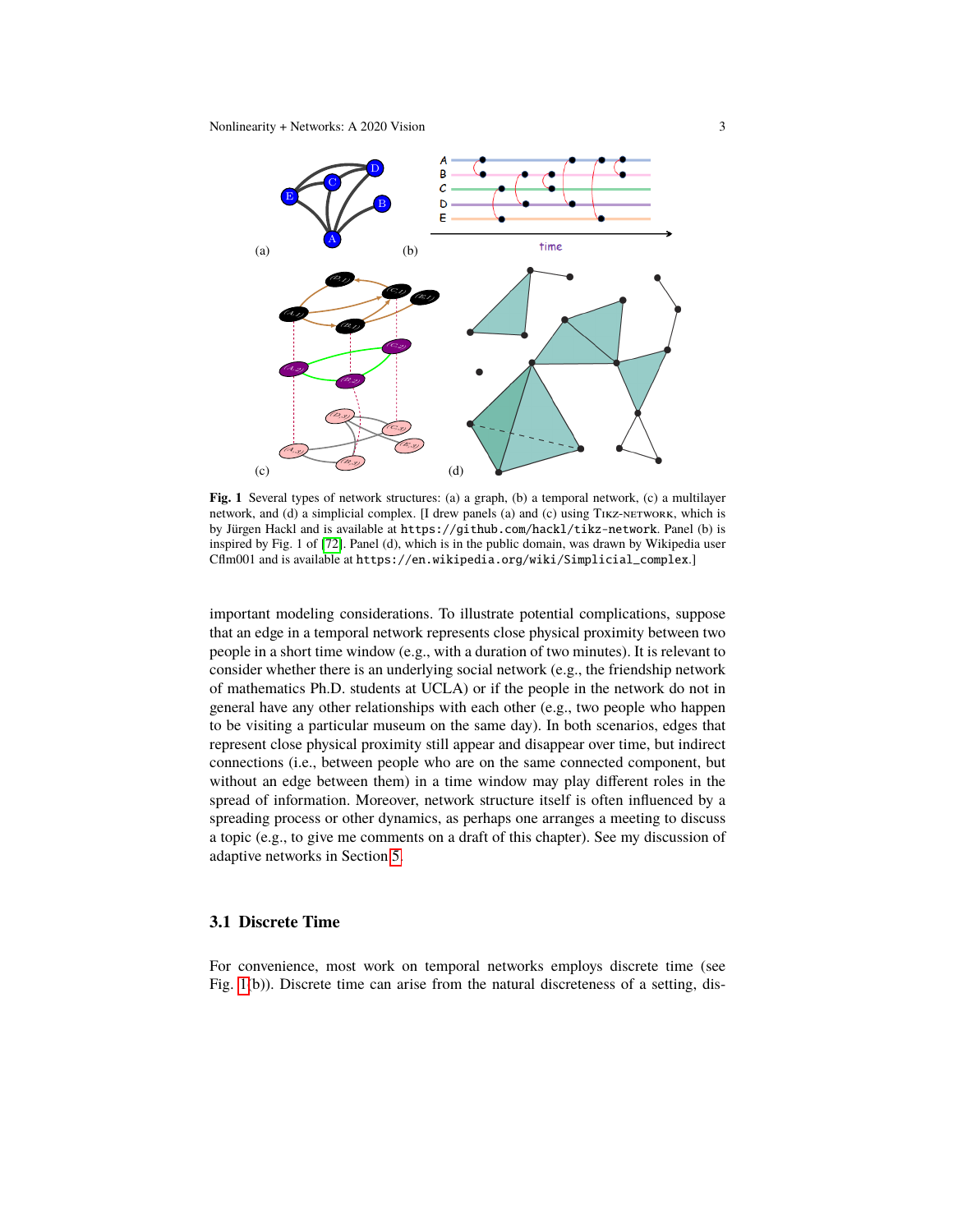cretization of continuous activity over different time windows, data measurement that occurs at discrete times, and so on.

#### **3.1.1 Multilayer representation of temporal networks**

One way to represent a discrete-time (or discretized-time) temporal network is to use the formalism of "multilayer networks" [\[90,](#page-26-2) [140\]](#page-28-2). One can also use multilayer networks to study networks with multiple types of relations, networks with multiple subsystems, and other complicated networked structures.

A multilayer network  $M = (V_M, E_M, V, L)$  (see Fig. [1\(](#page-2-0)c)) has a set *V* of nodes these are sometimes called "physical nodes", and each of them corresponds to an entity, such as a person — that have instantiations as "state nodes" (i.e., node-layer tuples, which are elements of the set  $V_M$ ) on layers in L. One layer in the set L is a combination, through the Cartesian product  $L_1 \times \cdots \times L_d$ , of elementary layers. The number *d* indicates the number of types of layering; these are called "aspects". A temporal network with one type of relationship has one type of layering, a timeindependent network with multiple types of social relationships also has one type of layering, a multirelational network that changes in time has two types of layering, and so on. The set of state nodes in *M* is  $V_M \subseteq V \times L_1 \times \cdots \times L_d$ , and the set of edges is  $E_M \subseteq V_M \times V_M$ . The edge  $((i, \alpha), (j, \beta)) \in E_M$  indicates that there is an edge from node *j* on layer  $\beta$  to node *i* on layer  $\alpha$  (and vice versa, if *M* is undirected). For example, in Fig. [1\(](#page-2-0)c), there is a directed intralayer edge from  $(A,1)$  to  $(B,1)$ and an undirected interlayer edge between (A,1) and (A,2). The multilayer network in Fig. [1\(](#page-2-0)c) has three layers,  $|V| = 5$  physical nodes,  $d = 1$  aspect,  $|V_M| = 13$ state nodes, and  $|E_M| = 20$  edges. To consider weighted edges, one proceeds as in ordinary graphs by defining a function  $w : E_M \longrightarrow \mathbb{R}$ . As in ordinary graphs, one can also incorporate self-edges and multi-edges.

Multilayer networks can include both intralayer edges (which have the same meaning as in graphs) and interlayer edges. The multilayer network in Fig. [1\(](#page-2-0)c) has 4 directed intralayer edges, 10 undirected intralayer edges, and 6 undirected interlayer edges. In most studies thus far of multilayer representations of temporal networks, researchers have included interlayer edges only between state nodes in consecutive layers and only between state nodes that are associated with the same entity (see Fig. [1\(](#page-2-0)c)). However, this restriction is not always desirable (see [\[184\]](#page-30-2) for an example), and one can envision interlayer couplings that incorporate ideas like time horizons and interlayer edge weights that decay over time. For convenience, many researchers have used undirected interlayer edges in multilayer analyses of temporal networks, but it is often desirable for such edges to be directed to reflect the arrow of time [\[176\]](#page-29-0). The sequence of network layers, which constitute time layers, can represent a discrete-time temporal network at different time instances or a continuous-time network in which one bins (i.e., aggregates) the network's edges to form a sequence of time windows with interactions in each window.

Each *d*-aspect multilayer network with the same number of nodes in each layer has an associated adjacency tensor  $\mathcal A$  of order  $2(d + 1)$ . For unweighted multilayer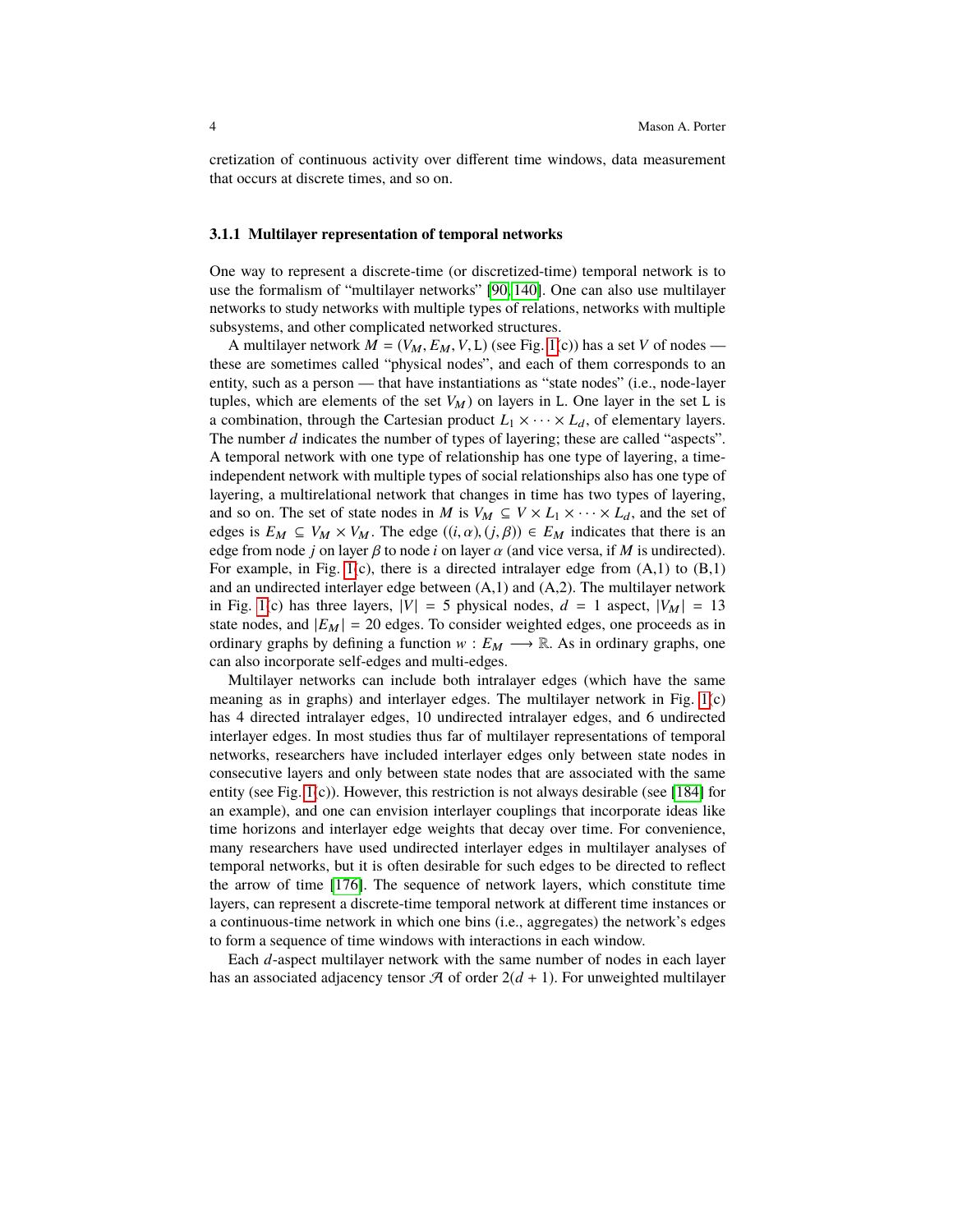networks, each edge in  $E_M$  is associated with a 1 entry of  $A$ , and the other entries (the "missing" edges) are 0. If a multilayer network does not have the same number of nodes in each layer, one can add empty nodes so that it does, but the edges that are attached to such nodes are "forbidden". There has been some research on tensorial properties of  $\mathcal{A}$  [\[35\]](#page-24-1) (and it is worthwhile to undertake further studies of them), but the most common approach for computations is to flatten  $\mathcal A$  into a "supra-adjacency matrix"  $A_M$  [\[90,](#page-26-2) [140\]](#page-28-2), which is the adjacency matrix of the graph  $G_M$  that is associated with M. The entries of diagonal blocks of  $A_M$  correspond to intralayer edges, and the entries of off-diagonal blocks correspond to interlayer edges.

#### **3.1.2 Centrality, clustering, and large-scale network structures**

Following a long line of research in sociology [\[37\]](#page-24-2), two important ingredients in the study of networks are examining (1) the importances ("centralities") of nodes, edges, and other small network structures and the relationship of measures of importance to dynamical processes on networks and (2) the large-scale organization of networks [\[121,](#page-27-0) [193\]](#page-30-3).

Studying central nodes in networks is useful for numerous applications, such as ranking Web pages, football teams, or physicists [\[56\]](#page-25-1). It can also help reveal the roles of nodes in networks, such as those that experience high traffic or help bridge different parts of a network [\[121,](#page-27-0) [193\]](#page-30-3). Mesoscale features can impact network function and dynamics in important ways. Small subgraphs called "motifs" may appear frequently in some networks [\[111\]](#page-27-1), perhaps indicating fundamental structures such as feedback loops and other building blocks of global behavior [\[59\]](#page-25-2). Various types of largerscale network structures, such as dense "communities" of nodes [\[47,](#page-25-3) [145\]](#page-28-7) and core– periphery structures [\[33,](#page-24-3) [150\]](#page-28-8), are also sometimes related to dynamical modules (e.g., a set of synchronized neurons) or functional modules (e.g., a set of proteins that are important for a certain regulatory process) [\[164\]](#page-29-1). A common way to study large-scale structures<sup>[1](#page-4-0)</sup> is inference using statistical models of random networks, such as through stochastic block models (SBMs) [\[134\]](#page-28-9). Much recent research has generalized the study of large-scale network structure to temporal and multilayer networks [\[3,](#page-23-0) [74,](#page-26-4) [90\]](#page-26-2).

Various types of centrality — including betweenness centrality [\[88,](#page-26-5) [173\]](#page-29-2), Bonacich and Katz centrality [\[65,](#page-25-4)[102\]](#page-27-2), communicability [\[64\]](#page-25-5), PageRank [\[151,](#page-28-10)[191\]](#page-30-4), and eigenvector centrality [\[46,](#page-25-6) [146\]](#page-28-11) — have been generalized to temporal networks using a variety of approaches. Such generalizations make it possible to examine how node importances change over time as network structure evolves.

In recent work, my collaborators and I used multilayer representations of temporal networks to generalize eigenvector-based centralities to temporal networks

<span id="page-4-0"></span><sup>&</sup>lt;sup>1</sup> There are recent theoretical advances on examining network structure amidst rich but noisy data [\[120\]](#page-27-3), and it is important for research on both network structure and dynamics to explicitly consider such scenarios.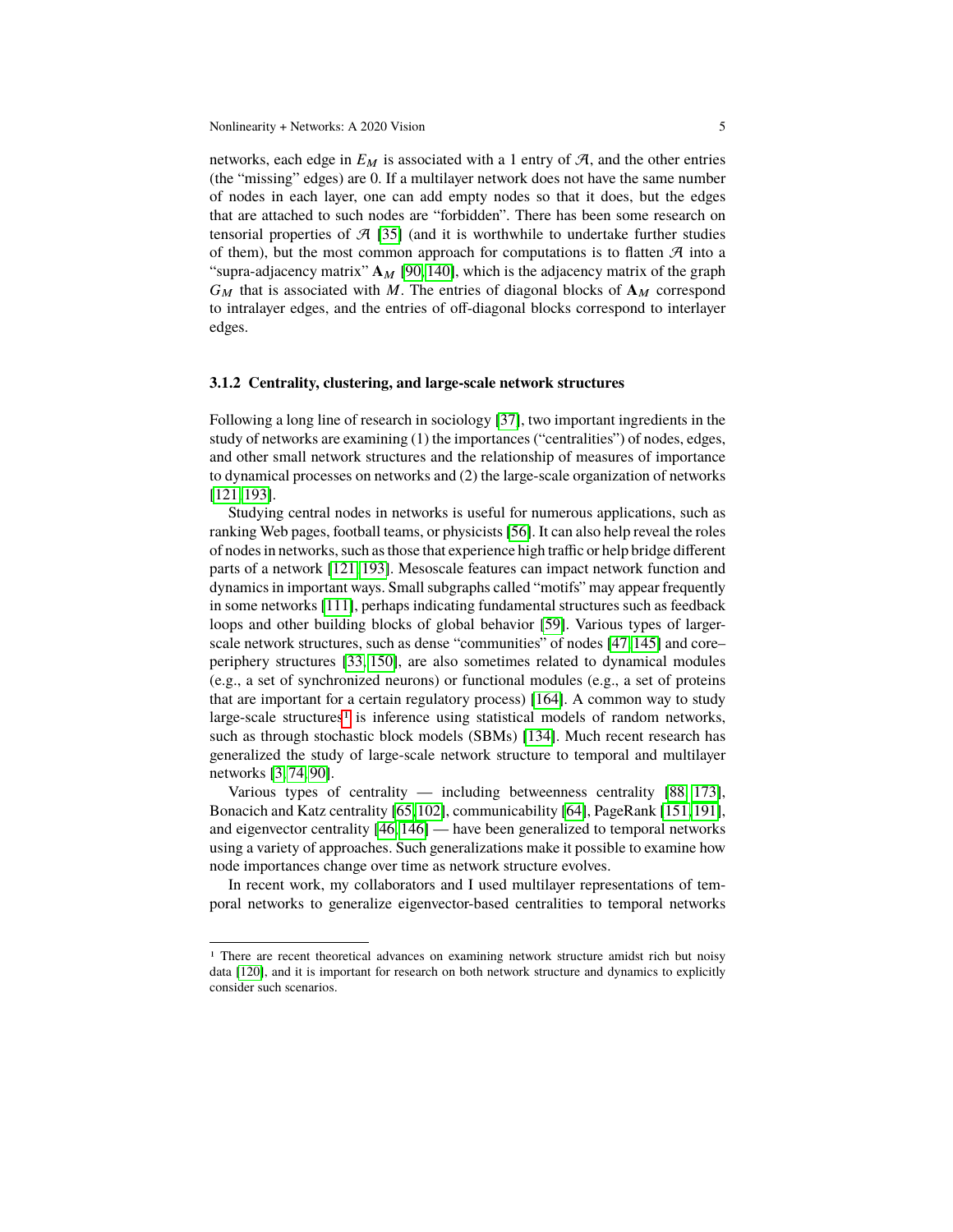[\[175,](#page-29-3) [176\]](#page-29-0).[2](#page-5-0) One computes the eigenvector-based centralities of nodes for a timeindependent network as the entries of the "dominant" eigenvector, which is associated with the largest positive eigenvalue (by the Perron–Frobenius theorem, the eigenvalue with the largest magnitude is guaranteed to be positive in these situations) of a centrality matrix *C*(**A**). Examples include eigenvector centrality (by using  $C(A) = A$ ) [\[17\]](#page-23-1), hub and authority scores<sup>[3](#page-5-1)</sup> (by using  $C(A) = AA^T$  for hubs and **A** <sup>T</sup>**A** for authorities) [\[91\]](#page-26-6), and PageRank [\[56\]](#page-25-1).

Given a discrete-time temporal network in the form of a sequence of adjacency matrices  $\mathbf{A}^{(t)} \in \mathbb{R}^{N \times N}$  for  $t \in \{1, ..., T\}$ , where  $a_{ij}^{(t)}$  denotes a directed edge from entity *i* to entity *j* in time layer *t*, we construct a "supracentrality matrix"  $\mathbb{C}(\omega)$ , which couples centrality matrices  $C(\mathbf{A}^{(t)})$  of the individual time layers. We then compute the dominant eigenvector of  $\mathbb{C}(\omega)$ , where  $\omega$  is an interlayer coupling strength.<sup>[4](#page-5-2)</sup> In [\[175,](#page-29-3)[176\]](#page-29-0), a key example was the ranking of doctoral programs in the mathematical sciences (using data from the Mathematics Genealogy Project [\[147\]](#page-28-12)), where an edge from one institution to another arises when someone with a Ph.D. from the first institution supervises a Ph.D. student at the second institution. By calculating timedependent centralities, we can study how the rankings of mathematical-sciences doctoral programs change over time and the dependence of such rankings on the value of  $\omega$ . Larger values of  $\omega$  impose more ranking consistency across time, so centrality trajectories are less volatile for larger  $\omega$  [\[175,](#page-29-3) [176\]](#page-29-0).

Multilayer representations of temporal networks have been very insightful in the detection of communities and how they split, merge, and otherwise evolve over time. Numerous methods for community detection — including inference via SBMs [\[135\]](#page-28-13), maximization of objective functions (especially "modularity") [\[117\]](#page-27-4), and methods based on random walks and bottlenecks to their traversal of a network [\[38,](#page-24-4) [80\]](#page-26-7) — have been generalized from graphs to multilayer networks. They have yielded insights in a diverse variety of applications, including brain networks [\[183\]](#page-30-5), granular materials [\[129\]](#page-28-14), political voting networks [\[113,](#page-27-5) [117\]](#page-27-4), disease spreading [\[158\]](#page-29-4), and ecology and animal behavior [\[45,](#page-25-7) [139\]](#page-28-15). To assist with such applications, there are efforts to develop and analyze multilayer random-network models that incorporate rich and flexible structures [\[11\]](#page-23-2), such as diverse types of interlayer correlations.

#### <span id="page-5-3"></span>**3.1.3 Activity-driven models**

Activity-driven (AD) models of temporal networks [\[136\]](#page-28-16) are a popular family of generative models that encode instantaneous time-dependent descriptions of network dynamics through a function called an "activity potential", which encodes the mechanism to generate connections and characterizes the interactions between enti-

<span id="page-5-0"></span><sup>2</sup> There is also much research on generalizing centralities (including eigenvector-based centralities [\[177\]](#page-29-5)) to other types of multilayer networks, such as multiplex networks [\[4,](#page-23-3) [90\]](#page-26-2).

<span id="page-5-1"></span><sup>&</sup>lt;sup>3</sup> Nodes that are good authorities tend to have good hubs that point to them, and nodes that are good hubs tend to point to good authorities.

<span id="page-5-2"></span><sup>4</sup> A major open problem in multilayer network analysis is the measurement and/or inference of values of  $\omega$  (and generalizations of it in the form of coupling tensors) [\[140\]](#page-28-2).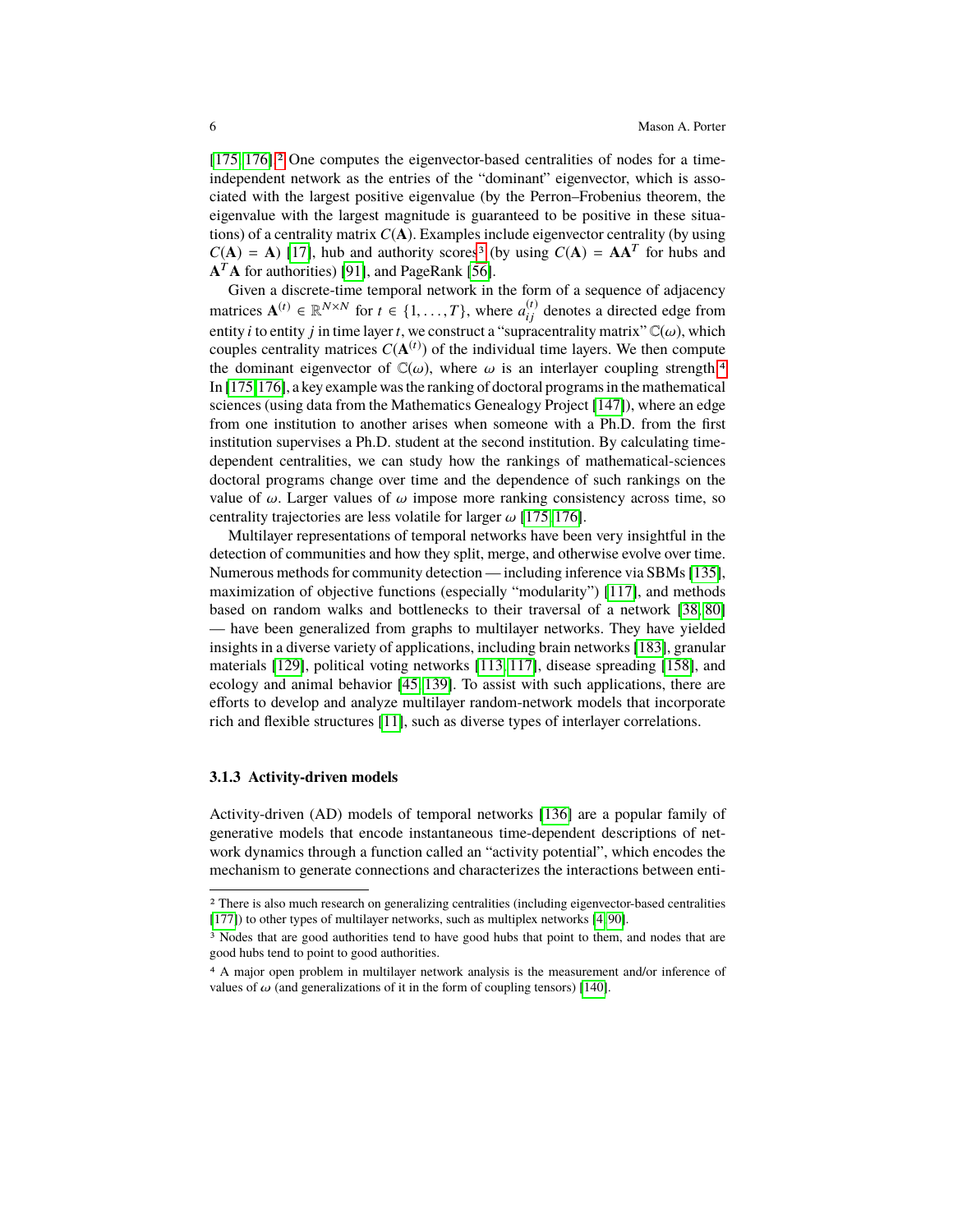ties in a network. An activity potential encapsulates all of the information about the temporal network dynamics of an AD model, making it tractable to study dynamical processes (such as ones from Section [4\)](#page-8-0) on networks that are generated by such a model. It is also common to compare the properties of networks that are generated by AD models to those of empirical temporal networks [\[74\]](#page-26-4).

In the original AD model of Perra et al. [\[136\]](#page-28-16), one considers a network with *N* entities, which we encode by the nodes. We suppose that node *i* has an activity rate  $a_i = \eta x_i$ , which gives the probability per unit time to create new interactions with other nodes. The scaling factor *n* ensures that the mean number of active nodes per other nodes. The scaling factor  $\eta$  ensures that the mean number of active nodes per unit time is  $\eta\langle x \rangle N$ , where  $\langle x \rangle = \frac{1}{N} \sum_{i=1}^{N} x_i$ . We define the activity rates such that  $x_i \in [\epsilon, 1]$  where  $\epsilon > 0$  and we assign each x, from a probability distribution  $F(x)$  $x_i \in [\epsilon, 1]$ , where  $\epsilon > 0$ , and we assign each  $x_i$  from a probability distribution  $F(x)$ that can either take a desired functional form or be constructed from empirical data. The model uses the following generative process:

- At each discrete time step (of length  $\Delta t$ ), start with a network  $G_t$  that consists of *N* isolated nodes.
- With a probability *a*i∆*t* that is independent of other nodes, node *i* is active and generates *m* edges, each of which attaches to other nodes uniformly (i.e., with the same probability for each node) and independently at random (without replacement). Nodes that are not active can still receive edges from active nodes.
- At the next time step  $t + \Delta t$ , we delete all edges from  $G_t$ , so all interactions have a constant duration of ∆*t*. We then generate new interactions from scratch. This is convenient, as it allows one to apply techniques from Markov chains.

Because entities in time step *t* do not have any memory of previous time steps,  $F(x)$ encodes the network structure and dynamics.

The AD model of Perra et al. [\[136\]](#page-28-16) is overly simplistic, but it is amenable to analysis and has provided a foundation for many more general AD models, including ones that incorporate memory [\[200\]](#page-30-6). In Section [6.4,](#page-21-0) I discuss a generalization of AD models to simplicial complexes [\[137\]](#page-28-17) that allows one to study instantaneous interactions that involve three or more entities in a network.

#### **3.2 Continuous Time**

Many networked systems evolve continuously in time, but most investigations of time-dependent networks rely on discrete or discretized time. It is important to undertake more analysis of continuous-time temporal networks.

Researchers have examined continuous-time networks in a variety of scenarios. Examples include a compartmental model of biological contagions [\[185\]](#page-30-7), a generalization of Katz centrality to continuous time [\[65\]](#page-25-4), generalizations of AD models (see Section [3.1.3\)](#page-5-3) to continuous time [\[198,](#page-30-8) [199\]](#page-30-9), and rankings in competitive sports [\[115\]](#page-27-6).

In a recent paper [\[2\]](#page-23-4), my collaborators and I formulated a notion of "tie-decay networks" for studying networks that evolve in continuous time. They distinguished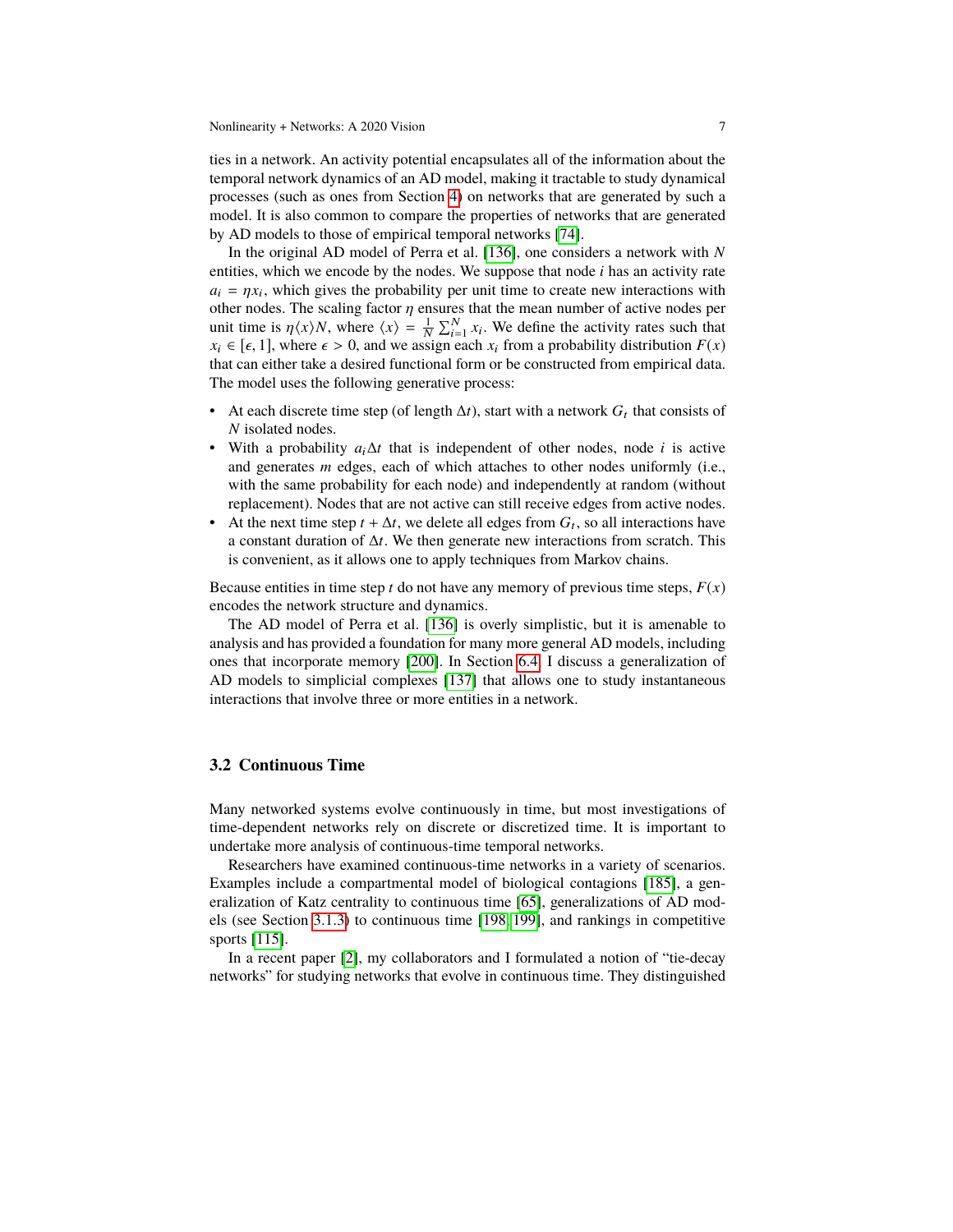between *interactions*, which they modeled as discrete contacts, and *ties*, which encode relationships and their strength as a function of time. For example, perhaps the strength of a tie decays exponentially after the most recent interaction. More realistically, perhaps the decay rate depends on the weight of a tie, with strong ties decaying more slowly than weak ones. One can also use point-process models like Hawkes processes [\[99\]](#page-27-7) to examine similar ideas using a node-centric perspective.

Suppose that there are *N* interacting entities, and let  $\mathbf{B}(t)$  be the  $N \times N$  timedependent, real, non-negative matrix whose entries  $b_{ij}(t)$  encode the tie strength between agents *i* and *j* at time *t*. In [\[2\]](#page-23-4), we made the following simplifying assumptions:

- 1. As in [\[81\]](#page-26-8), ties decay exponentially when there are no interactions:  $\frac{db_{ij}}{dt} = -\alpha b_{ij}$ , where  $\alpha > 0$  is the decay rate where  $\alpha \geq 0$  is the decay rate.
- 2. If two entities interact at time  $t = \tau$ , the strength of the tie between them grows instantaneously by 1.

See [\[201\]](#page-30-10) for a comparison of various choices, including those in [\[2\]](#page-23-4) and [\[81\]](#page-26-8), for tie evolution over time.

In practice (e.g., in data-driven applications), one obtains  $\mathbf{B}(t)$  by discretizing time, so let's suppose that there is at most one interaction during each time step of length ∆*t*. This occurs, for example, in a Poisson process. Such time discretization is common in the simulation of stochastic dynamical systems, such as in Gillespie algorithms [\[41,](#page-24-5) [142,](#page-28-3) [189\]](#page-30-11). Consider an  $N \times N$  matrix  $A(t)$  in which  $a_{ij}(t) = 1$  if node *i* interacts with node *j* at time *t* and  $a_{ij}(t) = 0$  otherwise. For a directed network,  $A(t)$  has exactly one nonzero entry during each time step when there is an interaction and no nonzero entries when there isn't one. For an undirected network, because of the symmetric nature of interactions, there are exactly two nonzero entries in time steps that include an interaction. We write

$$
\mathbf{B}(t + \Delta t) = e^{-\alpha \Delta t} \mathbf{B}(t) + \mathbf{A}(t + \Delta t).
$$
 (1)

Equivalently, if interactions between entities occur at times  $\tau^{(\ell)}$  such that  $0 \le \tau^{(0)}$ <br>  $\tau^{(1)}$   $\le \tau^{(T)}$  then at time  $t > \tau^{(T)}$  we have  $(1) < \ldots < \tau^{(T)}$ , then at time  $t \geq \tau^{(T)}$ , we have

$$
\mathbf{B}(t) = \sum_{k=0}^{T} e^{-\alpha(t - \tau^{(k)})} \mathbf{A}(\tau^{(k)}) .
$$
 (2)

In [\[2\]](#page-23-4), my coauthors and I generalized PageRank [\[20,](#page-24-6) [56\]](#page-25-1) to tie-decay networks. One nice feature of their tie-decay PageRank is that it is applicable not just to data sets, but also to data streams, as one updates the PageRank values as new data arrives. By contrast, one problematic feature of many methods that rely on multilayer representations of temporal networks is that one needs to recompute everything for an entire data set upon acquiring new data, rather than updating prior results in a computationally efficient way.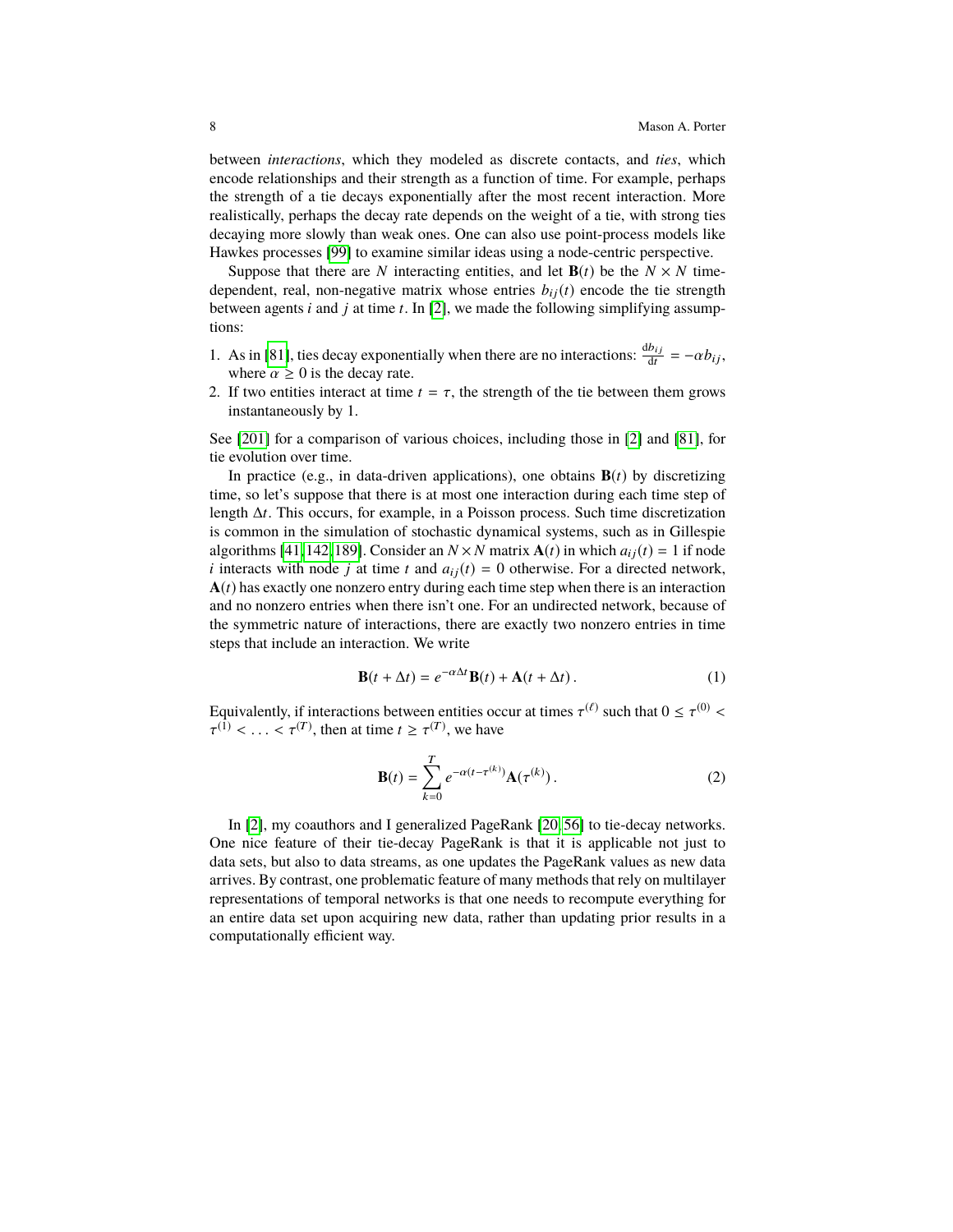# <span id="page-8-0"></span>**4 Dynamical Processes on Networks**

A dynamical process can be discrete, continuous, or some mixture of the two; it can also be either deterministic or stochastic. It can take the form of one or several coupled ordinary differential equations (ODEs), partial differential equations (PDEs), maps, stochastic differential equations, and so on.

A dynamical process requires a rule for updating the states of its dependent variables with respect one or more independent variables (e.g., time), and one also has (one or a variety of) initial conditions and/or boundary conditions. To formalize a dynamical process on a network, one needs a rule for how to update the states of the nodes and/or edges.

The nodes (of one or more types) of a network are connected to each other in nontrivial ways by one or more types of edges. This leads to a natural question: How does nontrivial connectivity between nodes affect dynamical processes on a network [\[142\]](#page-28-3)? When studying a dynamical process on a network, the network structure encodes which entities (i.e., nodes) of a system interact with each other and which do not. If desired, one can ignore the network structure entirely and just write out a dynamical system. However, keeping track of network structure is often a very useful and insightful form of bookkeeping, which one can exploit to systematically explore how particular structures affect the dynamics of particular dynamical processes.

Prominent examples of dynamical processes on networks include coupled oscillators [\[6,](#page-23-5)[149\]](#page-28-18), games [\[78\]](#page-26-9), and the spread of diseases [\[89,](#page-26-10)[130\]](#page-28-19) and opinions [\[23,](#page-24-7)[100\]](#page-27-8). There is also a large body of research on the control of dynamical processes on networks [\[103,](#page-27-9) [116\]](#page-27-10).

Most studies of dynamics on networks have focused on extending familiar models — such as compartmental models of biological contagions [\[89\]](#page-26-10) or Kuramoto phase oscillators [\[149\]](#page-28-18) — by coupling entities using various types of network structures, but it is also important to formulate new dynamical processes from scratch, rather than only studying more complicated generalizations of our favorite models. When trying to illuminate the effects of network structure on a dynamical process, it is often insightful to provide a baseline comparison by examining the process on a convenient ensemble of random networks [\[142\]](#page-28-3).

#### **4.1 An illustrative example: A threshold model of a social contagion**

A simple, but illustrative, dynamical process on a network is the Watts threshold model (WTM) of a social contagion [\[100,](#page-27-8)[142\]](#page-28-3). It provides a framework for illustrating how network structure can affect state changes, such as the adoption of a product or a behavior, and for exploring which scenarios lead to "virality" (in the form of state changes of a large number of nodes in a network).

The original WTM [\[194\]](#page-30-12), a binary-state threshold model that resembles bootstrap percolation [\[24\]](#page-24-8), has a deterministic update rule, so stochasticity can come only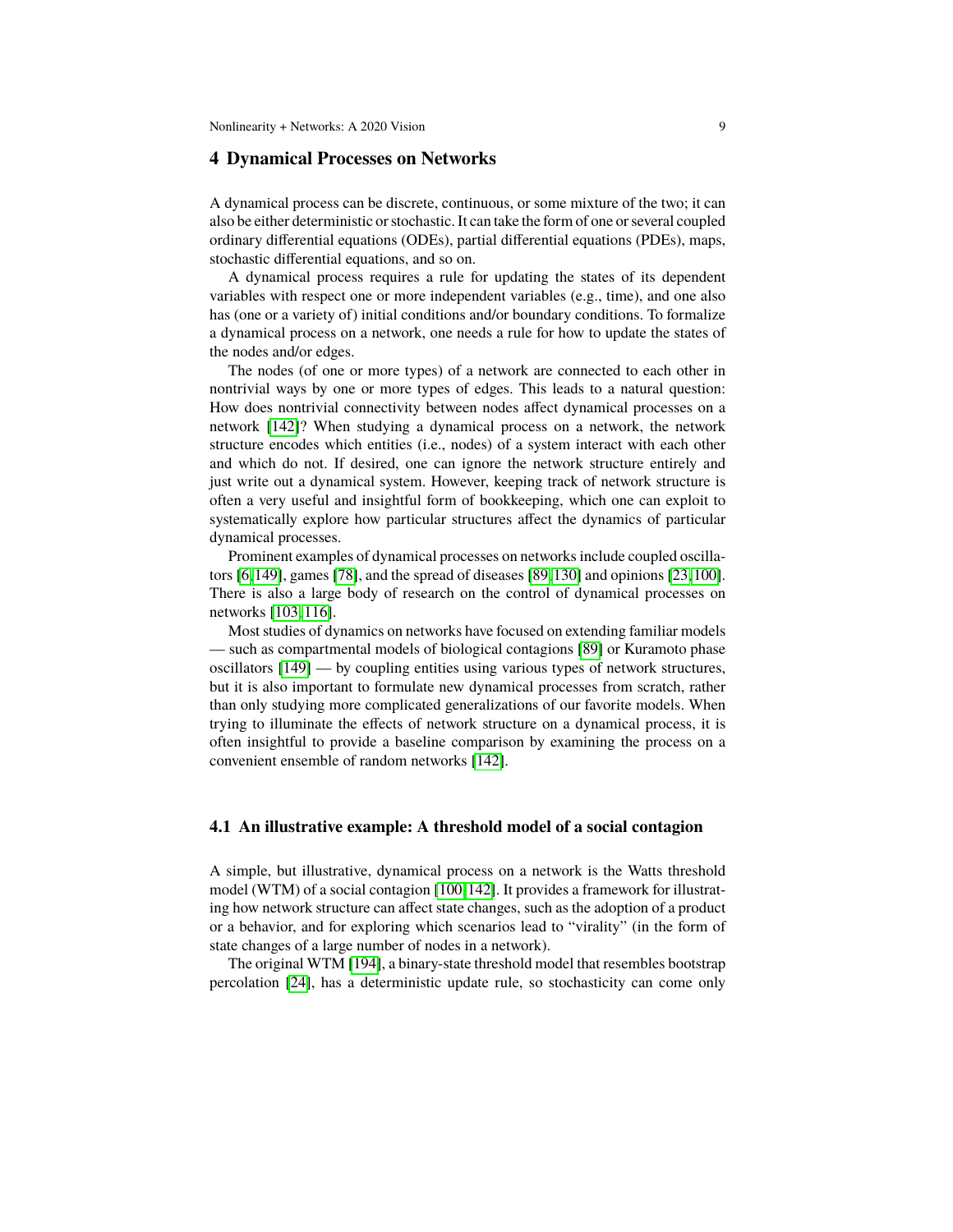from other sources (see Section [4.2\)](#page-9-0). In a binary state model, each node is in one of two states; see [\[55\]](#page-25-8) for a tabulation of well-known binary-state dynamics on networks. The WTM is a modification of Mark Granovetter's threshold model for social influence in a fully-mixed population [\[62\]](#page-25-9). See [\[86,](#page-26-11) [186\]](#page-30-13) for early work on threshold models on networks that developed independently from investigations of the WTM. Threshold contagion models have been developed for many scenarios, including contagions with multiple stages [\[109\]](#page-27-11), models with adoption latency [\[124\]](#page-27-12), models with synergistic interactions [\[83\]](#page-26-12), and situations with hipsters (who may prefer to adopt a minority state) [\[84\]](#page-26-13).

In a binary-state threshold model such as the WTM, each node *i* has a threshold *R*<sup>i</sup> that one draws from some distribution. Suppose that  $R_i$  is constant in time, although one can generalize it to be time-dependent. At any time, each node can be in one of two states: 0 (which represents being inactive, not adopted, not infected, and so on) or 1 (active, adopted, infected, and so on). A binary-state model is a drastic oversimplification of reality, but the WTM is able to capture two crucial features of social systems [\[125\]](#page-27-13): interdependence (an entity's behavior depends on the behavior of other entities) and heterogeneity (as nodes with different threshold values behave differently). One can assign a seed number or seed fraction of nodes to the active state, and one can choose the initially active nodes either deterministically or randomly.

The states of the nodes change in time according to an update rule, which can either be synchronous (such that it is a map) or asynchronous (e.g., as a discretization of continuous time) [\[142\]](#page-28-3). In the WTM, the update rule is deterministic, so this choice affects only how long it takes to reach a steady state; it does not affect the steady state itself. With a stochastic update rule, the synchronous and asynchronous versions of ostensibly the "same" model can behave in drastically different ways [\[43\]](#page-24-9). In the WTM on an undirected network, to update the state of a node, one compares its fraction  $s_i/k_i$  of active neighbors (where  $s_i$  is the number of active neighbors and  $k_i$  is the degree of node *i*) to the node's threshold  $R_i$ . An inactive node *i* becomes active (i.e., it switches from state 0 to state 1) if  $s_i/k_i \geq R_i$ ; otherwise, it stays inactive. The states of nodes in the WTM are monotonic, in the sense that a node that becomes active remains active forever. This feature is convenient for deriving accurate approximations for the global behavior of the WTM using branchingprocess approximations [\[55,](#page-25-8)[142\]](#page-28-3) or when analyzing the behavior of the WTM using tools such as persistent homology [\[174\]](#page-29-6).

## <span id="page-9-0"></span>**4.2 Stochastic processes**

A dynamical process on a network can take the form of a stochastic process [\[121,](#page-27-0)[142\]](#page-28-3). There are several possible sources of stochasticity: (1) choice of initial condition, (2) choice of which nodes or edges to update (when considering asynchronous updating), (3) the rule for updating nodes or edges, (4) the values of parameters in an update rule, and (5) selection of particular networks from a random-graph ensemble (i.e., a probability distribution on graphs). Some or all of these sources of randomness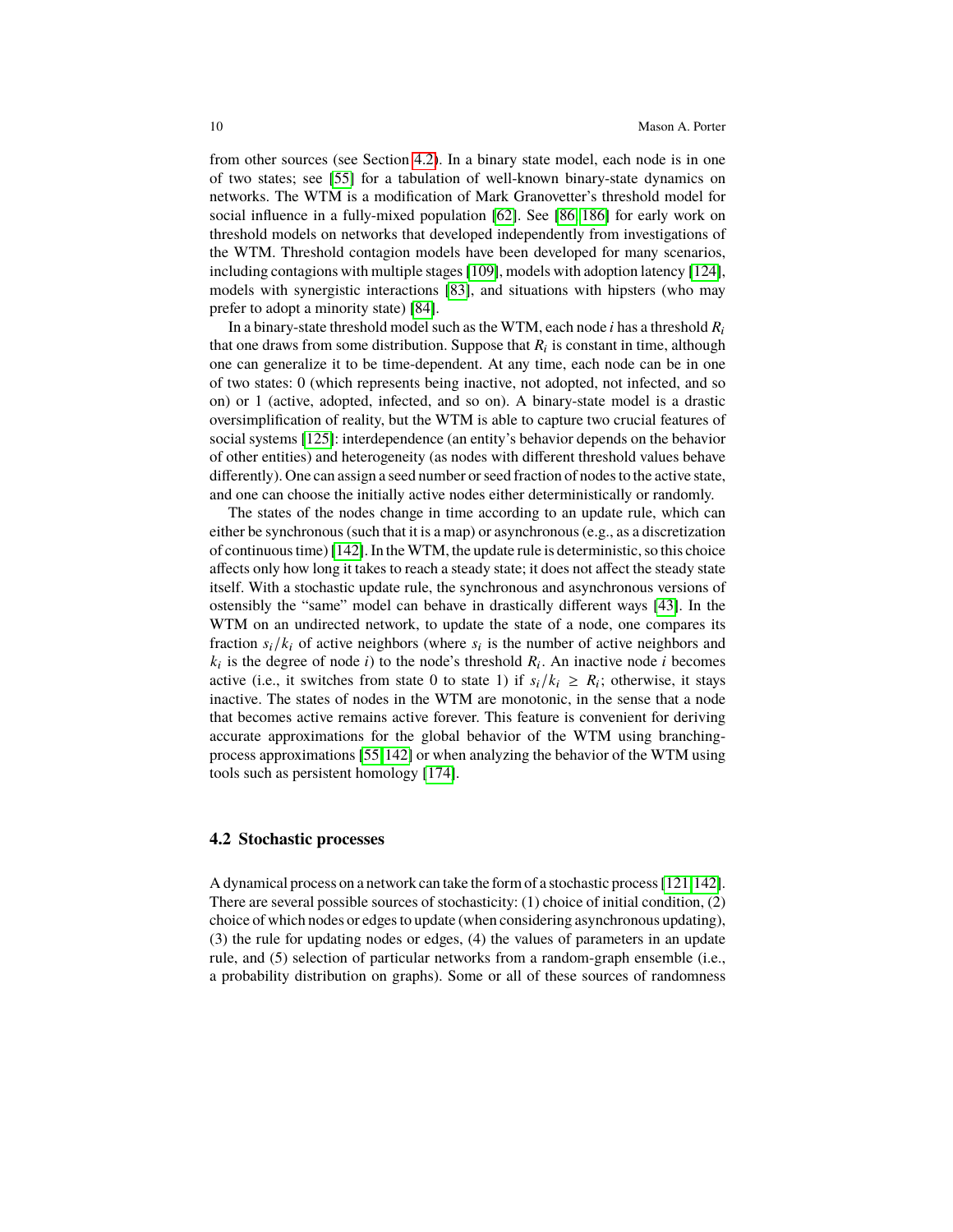can be present when studying dynamical processes on networks. It is desirable to compare the sample mean of a stochastic process on a network to an ensemble average (i.e., to an expectation over a suitable probability distribution).

Prominent examples of stochastic processes on networks include percolation [\[153\]](#page-28-20), random walks [\[107\]](#page-27-14), compartment models of biological contagions [\[89,](#page-26-10)[130\]](#page-28-19), bounded-confidence models with continuous-valued opinions [\[110\]](#page-27-15), and other opinion and voter models [\[23,](#page-24-7) [100,](#page-27-8) [142,](#page-28-3) [148\]](#page-28-21).

#### **4.2.1 Example: A compartmental model of a biological contagion**

Compartmental models of biological contagions are a topic of intense interest in network science [\[89,](#page-26-10) [121,](#page-27-0) [130,](#page-28-19) [142\]](#page-28-3). A compartment represents a possible state of a node; examples include susceptible, infected, zombified, vaccinated, and recovered. An update rule determines how a node changes its state from one compartment to another. One can formulate models with as many compartments as desired [\[18\]](#page-24-10), but investigations of how network structure affects dynamics typically have employed examples with only two or three compartments [\[89,](#page-26-10) [130\]](#page-28-19).

Researchers have studied various extensions of compartmental models, contagions on multilayer and temporal networks [\[4,](#page-23-3) [34,](#page-24-11) [90\]](#page-26-2), metapopulation models on networks [\[30\]](#page-24-12) for simultaneously studying network connectivity and subpopulations with different characteristics, non-Markovian contagions on networks for exploring memory effects [\[188\]](#page-30-14), and explicit incorporation of individuals with essential societal roles (e.g., health-care workers) [\[161\]](#page-29-7). As I discuss in Section [4.4,](#page-12-0) one can also examine coupling between biological contagions and the spread of information (e.g., "awareness") [\[50,](#page-25-10) [192\]](#page-30-15). One can also use compartmental models to study phenomena, such as dissemination of ideas on social media [\[58\]](#page-25-11) and forecasting of political elections [\[190\]](#page-30-16), that are much different from the spread of diseases.

One of the most prominent examples of a compartmental model is a susceptible– infected–recovered (SIR) model, which has three compartments. Susceptible nodes are healthy and can become infected, and infected nodes can eventually recover. The steady state of the basic SIR model on a network is related to a type of bond percolation [\[63,](#page-25-12)[68,](#page-25-13)[87,](#page-26-14)[181\]](#page-30-17). There are many variants of SIR models and other compartmental models on networks [\[89\]](#page-26-10). See [\[114\]](#page-27-16) for an illustration using susceptible–infected– susceptible (SIS) models.

Suppose that an infection is transmitted from an infected node to a susceptible neighbor at a rate of  $\lambda$ . The probability of a transmission event on one edge between an infected node and a susceptible node in an infinitesimal time interval <sup>d</sup>*<sup>t</sup>* is λ <sup>d</sup>*t*. Assuming that all infection events are independent, the probability that a susceptible node with *s* infected neighbors becomes infected (i.e., for a node to transition from the *S* compartment to the *I* compartment, which represents both being infected and being infective) during d*t* is

$$
1 - (1 - \lambda \, dt)^s \to \lambda \, s \, dt \quad \text{as} \quad dt \to 0 \,. \tag{3}
$$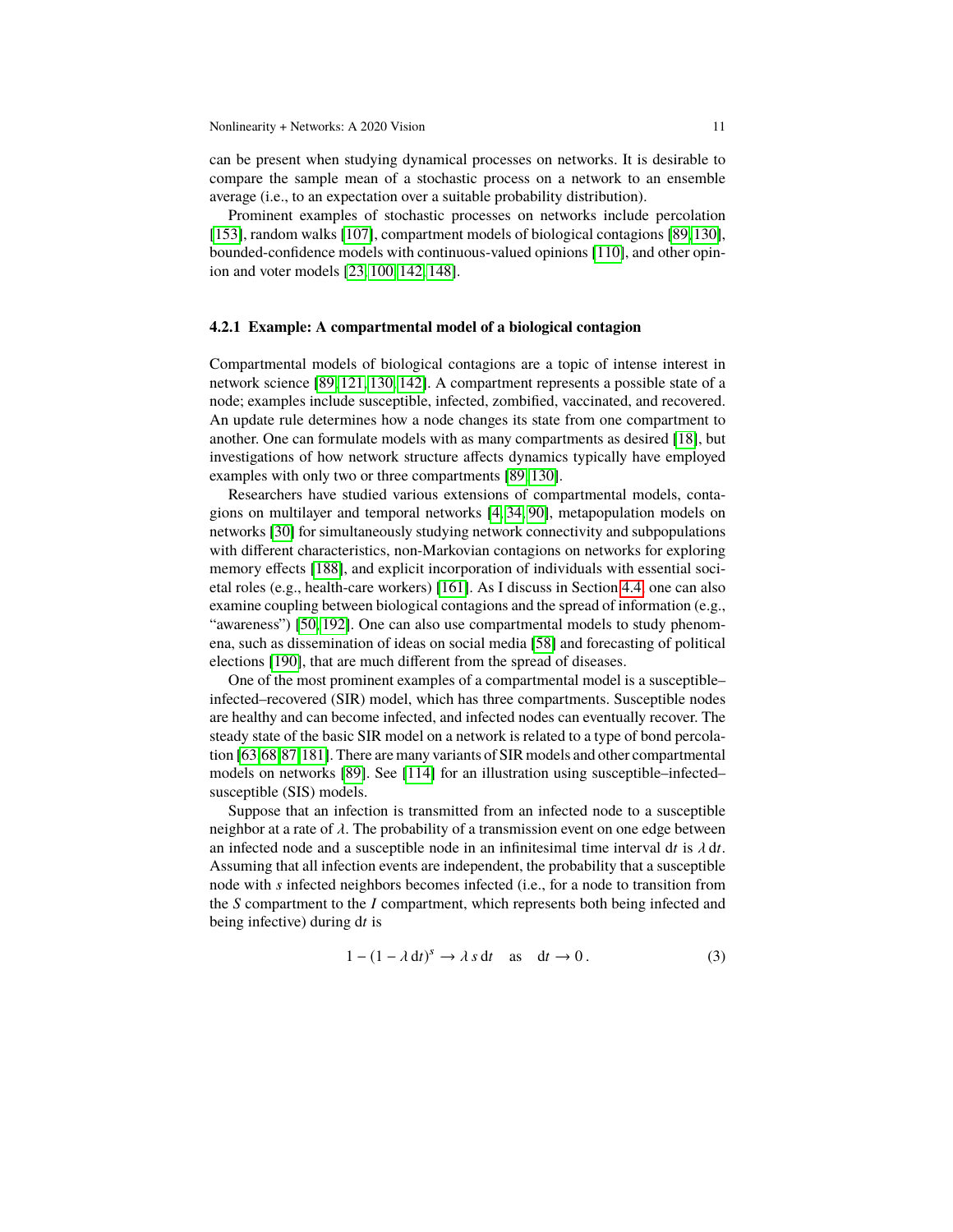If an infected node recovers at a constant rate of  $\mu$ , the probability that it switches from state *I* to state *R* in an infinitesimal time interval dt is  $\mu$  dt.

#### **4.3 Deterministic dynamical systems**

When there is no source of stochasticity, a dynamical process on a network is "deterministic". A deterministic dynamical system can take the form of a system of coupled maps, ODEs, PDEs, or something else. As with stochastic systems, the network structure encodes which entities of a system interact with each other and which do not.

There are numerous interesting deterministic dynamical systems on networks just incorporate nontrivial connectivity between entities into your favorite deterministic model — although it is worth noting that some stochastic features (e.g., choosing parameter values from a probability distribution or sampling choices of initial conditions) can arise in these models.

#### **4.3.1 Example: Coupled oscillators**

For concreteness, let's consider the popular setting of coupled oscillators. Each node in a network is associated with an oscillator, and we want to examine how network structure affects the collective behavior of the coupled oscillators.

It is common to investigate various forms of synchronization (a type of coherent behavior), such that the rhythms of the oscillators adjust to match each other (or to match a subset of the oscillators) because of their interactions [\[138\]](#page-28-22). A variety of methods, such as "master stability functions" [\[132\]](#page-28-23), have been developed to study the local stability of synchronized states and their generalizations [\[6,](#page-23-5) [142\]](#page-28-3), such as cluster synchrony [\[133\]](#page-28-24). Cluster synchrony, which is related to work on "coupled-cell networks" [\[59\]](#page-25-2), uses ideas from computational group theory to find synchronized sets of oscillators that are not synchronized with other sets of synchronized oscillators. Many studies have also examined other types of states, such as "chimera states" [\[128\]](#page-28-25), in which some oscillators behave coherently but others behave incoherently. (Analogous phenomena sometimes occur in mathematics departments.)

A ubiquitous example is coupled Kuramoto oscillators on a network [\[6,](#page-23-5) [39,](#page-24-13) [149\]](#page-28-18), which is perhaps the most common setting for exploring and developing new methods for studying coupled oscillators. (In principle, one can then build on these insights in studies of other oscillatory systems, such as in applications in neuroscience [\[7\]](#page-23-6).) Coupled Kuramoto oscillators have been used for modeling numerous phenomena, including jetlag [\[104\]](#page-27-17) and singing in frogs [\[126\]](#page-27-18). Indeed, a "Snowbird" (SIAM) conference on applied dynamical systems would not be complete without at least several dozen talks on the Kuramoto model. In the Kuramoto model, each node *i* has an associated phase  $\theta_i(t) \in [0, 2\pi)$ . In the case of "diffusive" coupling between the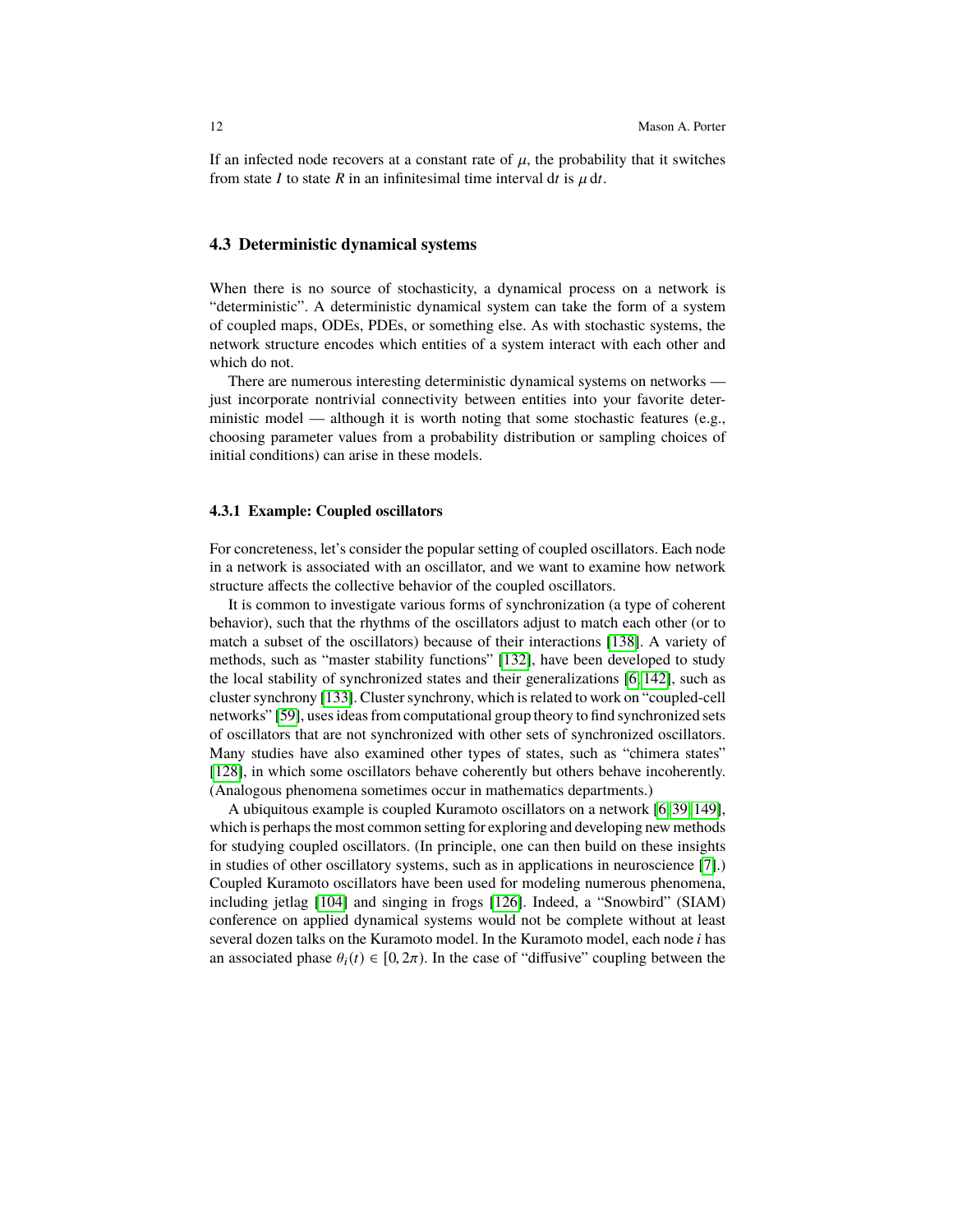nodes<sup>[5](#page-12-1)</sup>, the dynamics of the *i*th node is governed by the equation

<span id="page-12-2"></span>
$$
\dot{\theta}_i := \frac{\mathrm{d}\theta_i}{\mathrm{d}t} = \omega_i + \sum_{j=1}^N b_{ij} a_{ij} \sin(\theta_j - \theta_i), \qquad i \in \{1, \dots, N\},\tag{4}
$$

where one typically draws the natural frequency  $\omega_i$  of node *i* from some distribution  $g(\omega)$ , the scalar  $a_{ij}$  is an adjacency-matrix entry of an unweighted network,  $b_{ij}$  is the coupling strength on oscillator *i* from oscillator *j* (so  $b_{ij}a_{ij}$  is an element of an adjacency matrix **W** of a weighted network), and  $f_{ii}(y) = \sin(y)$  is the coupling function, which depends only on the phase difference between oscillators *i* and *j* because of the diffusive nature of the coupling.

Once one knows the natural frequencies  $\omega_i$ , the model [\(4\)](#page-12-2) is a deterministic namical system although there have been studies of coupled Kuramoto oscillators dynamical system, although there have been studies of coupled Kuramoto oscillators with additional stochastic terms [\[60\]](#page-25-14). Traditional studies of [\(4\)](#page-12-2) and its generalizations draw the natural frequencies from some distribution (e.g., a Gaussian or a compactly supported distribution), but some studies of so-called "explosive synchronization" (in which there is an abrupt phase transition from incoherent oscillators to synchronized oscillators) have employed deterministic natural frequencies [\[16,](#page-23-7)[39\]](#page-24-13). The properties of the frequency distribution  $g(\omega)$  have a significant effect on the dynamics of [\(4\)](#page-12-2). Important features of  $g(\omega)$  include whether it has compact support or not, whether it is symmetric or asymmetric, and whether it is unimodal or not [\[149,](#page-28-18) [170\]](#page-29-8).

The model [\(4\)](#page-12-2) has been generalized in numerous ways. For example, researchers have considered a large variety of coupling functions  $f_{ij}$  (including ones that are not diffusive) and have incorporated an inertia term  $\ddot{\theta}_i$  to yield a second-order Kuramoto oscillator, at each node [149]. The latter generalization is important for studies oscillator at each node [\[149\]](#page-28-18). The latter generalization is important for studies of coupled oscillators and synchronized dynamics in electric power grids [\[196\]](#page-30-18). Another noteworthy direction is the analysis of Kuramoto model on "graphons" (see, e.g., [\[108\]](#page-27-19)), an important type of structure that arises in a suitable limit of large networks.

### <span id="page-12-0"></span>**4.4 Dynamical processes on multilayer networks**

An increasingly prominent topic in network analysis is the examination of how multilayer network structures — multiple system components, multiple types of edges, co-occurrence and coupling of multiple dynamical processes, and so on affect qualitative and quantitative dynamics [\[3,](#page-23-0) [34,](#page-24-11) [90\]](#page-26-2). For example, perhaps certain types of multilayer structures can induce unexpected instabilities or phase transitions in certain types of dynamical processes?

There are two categories of dynamical processes on multilayer networks: (1) a single process can occur on a multilayer network; or (2) processes on different layers

<span id="page-12-1"></span><sup>5</sup> In this case, linearization yields Laplacian dynamics, which is closely related to a random walk on a network [\[107\]](#page-27-14).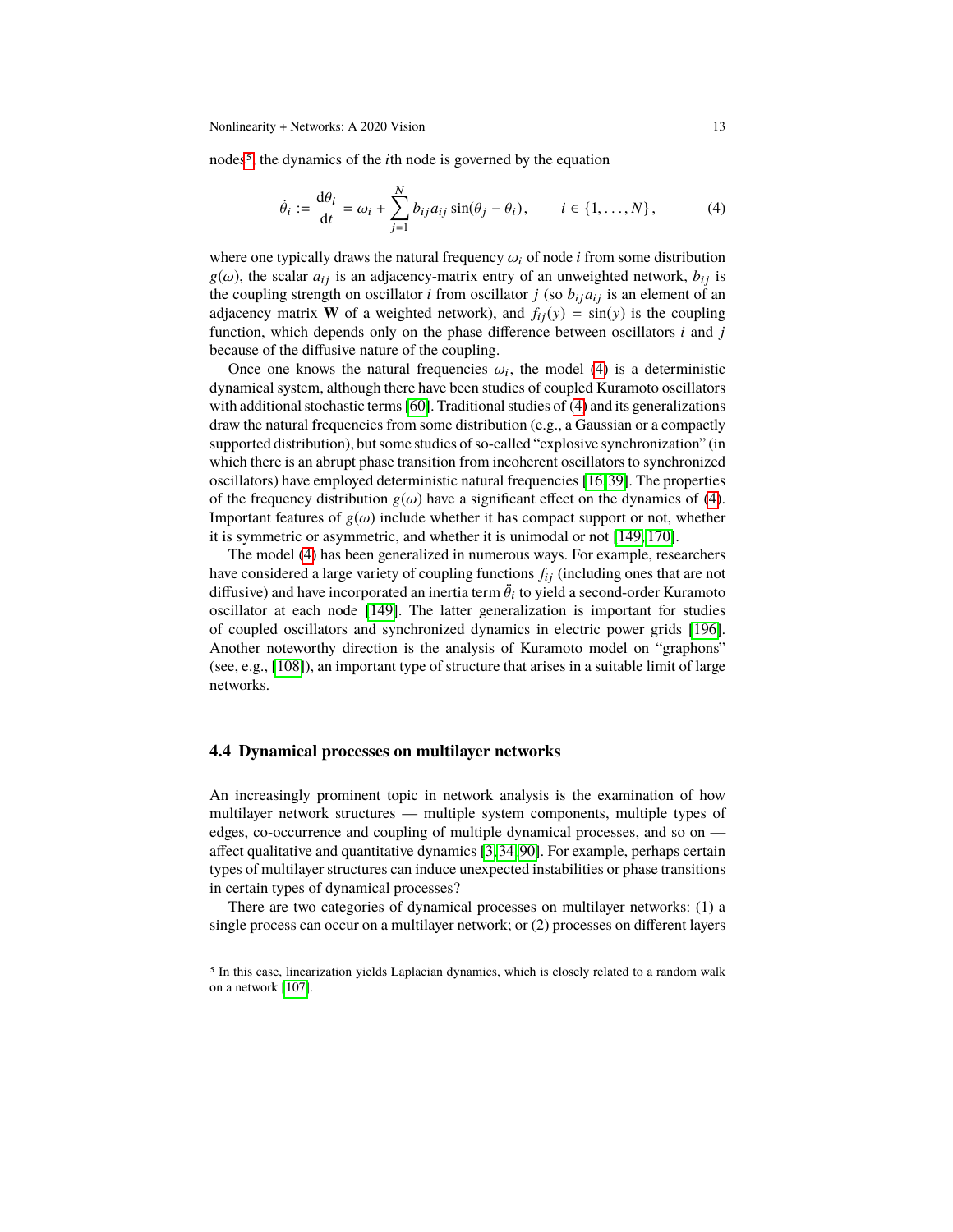of a multilayer network can interact with each other [\[34\]](#page-24-11). An important example of the first category is a random walk, where the relative speeds and probabilities of steps within layers versus steps between layers affect the qualitative nature of the dynamics. This, in turn, affects methods (such as community detection [\[38,](#page-24-4)[80\]](#page-26-7)) that are based on random walks, as well as anything else in which the diffusion is relevant [\[22,](#page-24-14)[36\]](#page-24-15). Two other examples of the first category are the spread of information on social media (for which there are multiple communication channels, such as Facebook and Twitter) and multimodal transportation systems [\[51\]](#page-25-15). For instance, a multilayer network structure can induce congestion even when a system without coupling between layers is decongested in each layer independently [\[1\]](#page-23-8). Examples of the second category of dynamical process are interactions between multiple strains of a disease and interactions between the spread of disease and the spread of information [\[49,](#page-25-16)[50,](#page-25-10)[192\]](#page-30-15). Many other examples have been studied [\[3\]](#page-23-0), including coupling between oscillator dynamics on one layer and a biased random walk on another layer (as a model for neuronal oscillations coupled to blood flow) [\[122\]](#page-27-20).

Numerous interesting phenomena can occur when dynamical systems, such as spreading processes, are coupled to each other [\[192\]](#page-30-15). For example, the spreading of one disease can facilitate infection by another [\[157\]](#page-29-9), and the spread of awareness about a disease can inhibit spread of the disease itself (e.g., if people stay home when they are sick) [\[61\]](#page-25-17). Interacting spreading processes can also exhibit other fascinating dynamics, such as oscillations that are induced by multilayer network structures in a biological contagion with multiple modes of transmission [\[79\]](#page-26-15) and novel types of phase transitions [\[34\]](#page-24-11).

A major simplification in most work thus far on dynamical processes on multilayer networks is a tendency to focus on toy models. For example, a typical study of coupled spreading processes may consider a standard (e.g., SIR) model on each layer, and it may draw the connectivity pattern of each layer from the same standard random-graph model (e.g., an Erdős–Rényi model or a configuration model). However, when studying dynamics on multilayer networks, it is particular important in future work to incorporate heterogeneity in network structure and/or dynamical processes. For instance, diseases spread offline but information spreads both offline and online, so investigations of coupled information and disease spread ought to consider fundamentally different types of network structures for the two processes.

#### **4.5 Metric graphs and waves on networks**

Network structures also affect the dynamics of PDEs on networks [\[8,](#page-23-9)[31,](#page-24-16)[57,](#page-25-18)[77,](#page-26-16)[112\]](#page-27-21). Interesting examples include a study of a Burgers equation on graphs to investigate how network structure affects the propagation of shocks [\[112\]](#page-27-21) and investigations of reaction–diffusion equations and Turing patterns on networks [\[8,](#page-23-9) [94\]](#page-26-17). The latter studies exploit the rich theory of Laplacian dynamics on graphs (and concomitant ideas from spectral graph theory) [\[107,](#page-27-14) [187\]](#page-30-1) and examine the addition of nonlinear terms to Laplacians on various types of networks (including multilayer ones).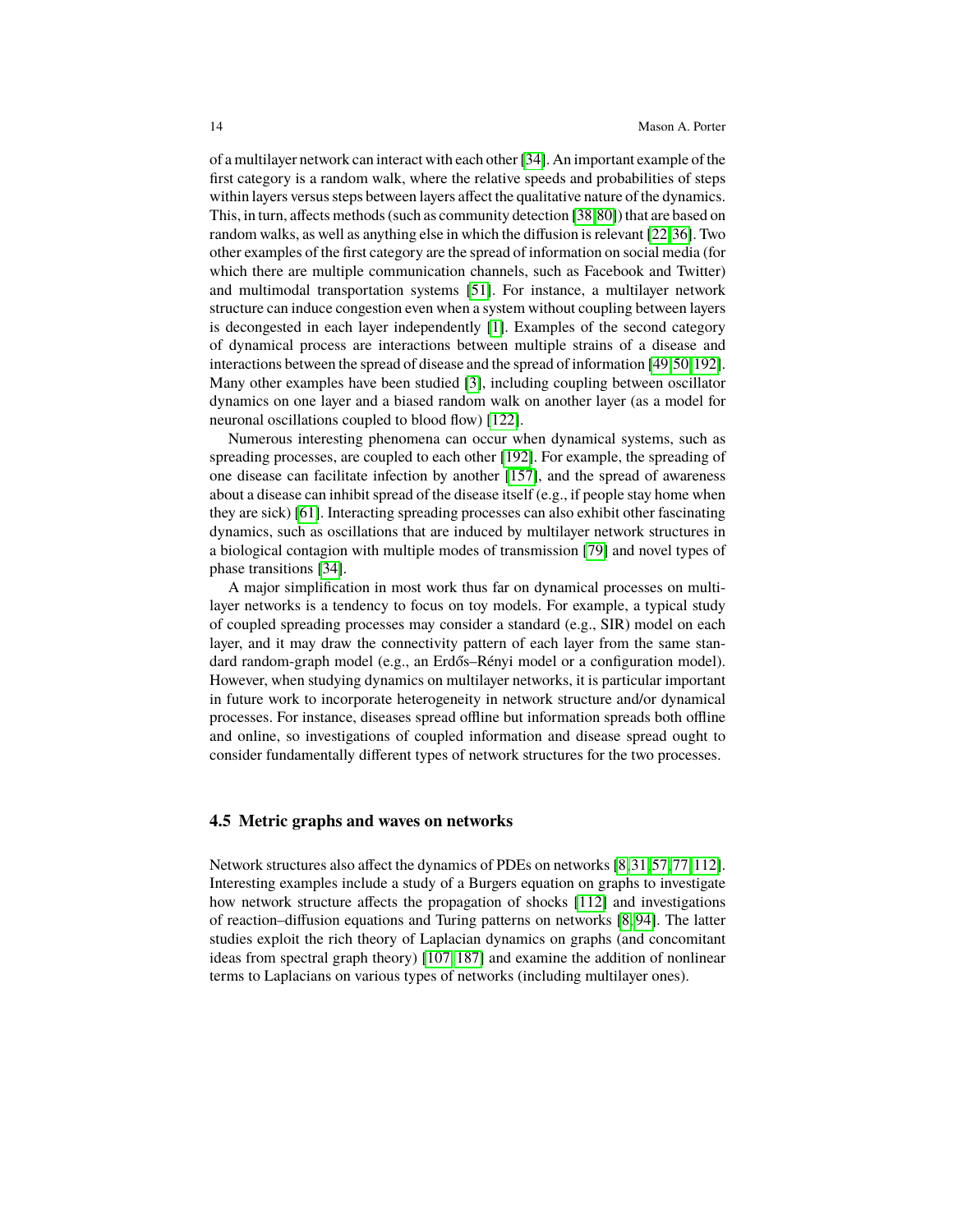A mathematically oriented thread of research on PDEs on networks has built on ideas from so-called "quantum graphs" [\[57,](#page-25-18) [96\]](#page-26-18) to study wave propagation on networks through the analysis of "metric graphs". Metric graphs differ from the usual "combinatorial graphs", which in other contexts are usually called simply "graphs".[6](#page-14-0) In metric graphs, in addition to nodes and edges, each edge *e* has a positive length  $l_e \in (0, \infty]$ . For many experimentally relevant scenarios (e.g., in models of circuits of quantum wires [\[195\]](#page-30-19)), there is a natural embedding into space, but metric graphs that are not embedded in space are also appropriate for some applications.

As the nomenclature suggests, one can equip a metric graph with a natural metric. If a sequence  $\{e_j\}_{j=1}^m$  of edges forms a path, the length of the path is  $\sum_j l_j$ . The distance  $\rho(v_1, v_2)$  between two nodes,  $v_1$  and  $v_2$ , is the minimum path length between them. We place coordinates along each edge, so we can compute a distance between points  $x_1$  and  $x_2$  on a metric graph even when those points are not located at nodes. Traditionally, one assumes that the infinite ends (which one can construe as "leads" at infinity, as in scattering theory) of infinite edges have degree 1. It is also traditional to assume that there is always a positive distance between distinct nodes and that there are no finite-length paths with infinitely many edges. See [\[96\]](#page-26-18) for further discussion.

To study waves on metric graphs, one needs to define operators, such as the negative second derivative or more general Schrödinger operators. This exploits the fact that there are coordinates for all points on the edges — not only at the nodes themselves, as in combinatorial graphs. When studying waves on metric graphs, it is also necessary to impose boundary conditions at the nodes [\[96\]](#page-26-18).

Many studies of wave propagation on metric graphs have considered generalizations of nonlinear wave equations, such as the cubic nonlinear Schrödinger (NLS) equation [\[123\]](#page-27-22) and a nonlinear Dirac equation [\[154\]](#page-29-10). The overwhelming majority of studies in metric graphs (with both linear and nonlinear waves) have focused on networks with a very small number of nodes, as even small networks yield very interesting dynamics. For example, Marzuola and Pelinovsky [\[106\]](#page-27-23) analyzed symmetry-breaking and symmetry-preserving bifurcations of standing waves of the cubic NLS on a dumbbell graph (with two rings attached to a central line segment and Kirchhoff boundary conditions at the nodes). Kairzhan et al. [\[85\]](#page-26-19) studied the spectral stability of half-soliton standing waves of the cubic NLS equation on balanced star graphs. Sobirov et al. [\[168\]](#page-29-11) studied scattering and transmission at nodes of sine–Gordon solitons on networks (e.g., on a star graph and a small tree).

A particularly interesting direction for future work is to study wave dynamics on large metric graphs. This will help extend investigations, as in ODEs and maps, of how network structures affect dynamics on networks to the realm of linear and nonlinear waves. One can readily formulate wave equations on large metric graphs by specifying relevant boundary conditions and rules at each junction. For example, Joly et al. [\[82\]](#page-26-20) recently examined wave propagation of the standard linear wave equation on fractal trees. Because many natural real-life settings are spatially embedded (e.g.,

<span id="page-14-0"></span><sup>6</sup> Combinatorial graphs, and more general combinatorial objects, are my main focus in this chapter. This subsection is an exception.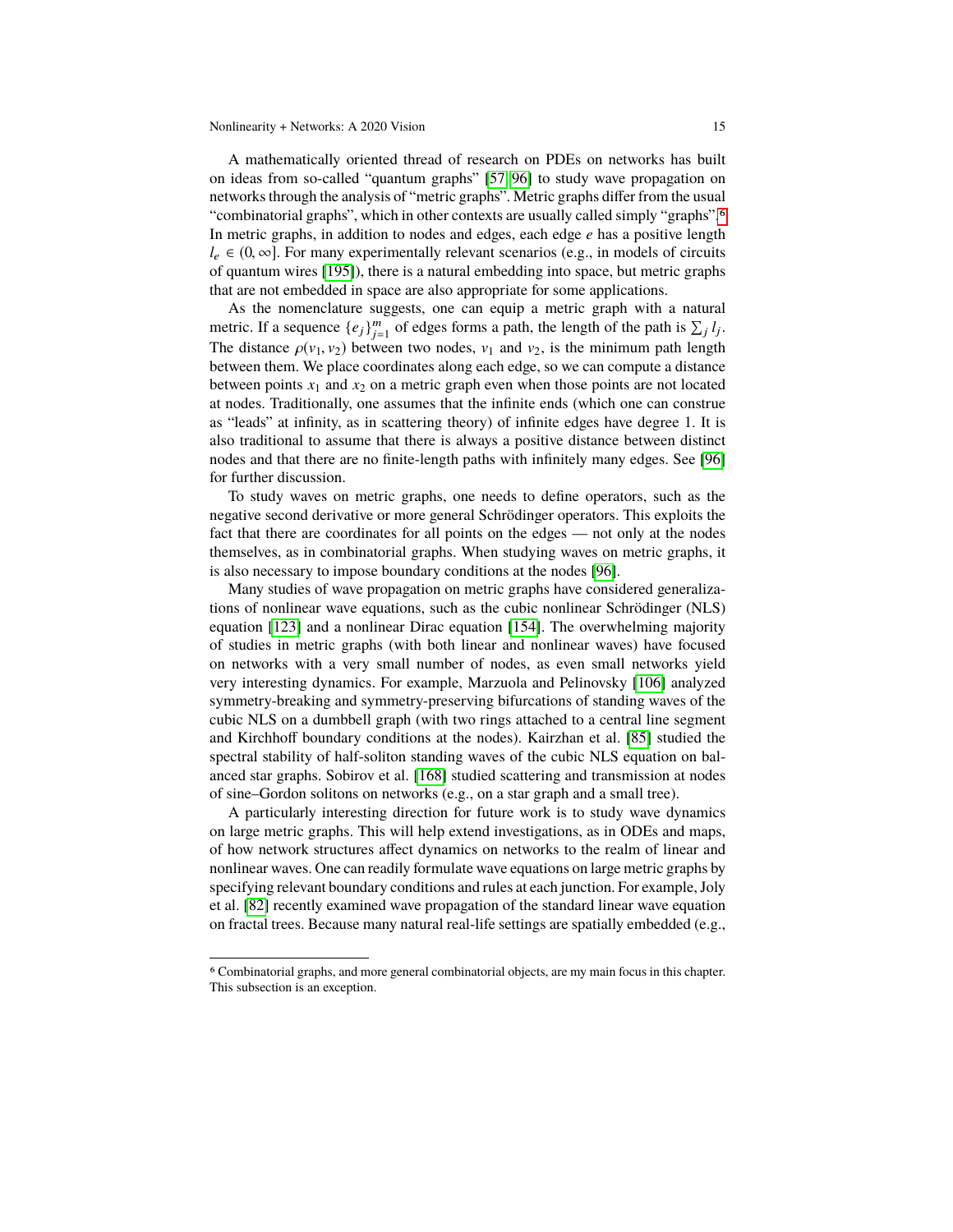wave propagation in granular materials [\[101,](#page-27-24)[129\]](#page-28-14) and traffic-flow patterns in cities), it will be particularly valuable to examine wave dynamics on (both synthetic and empirical) spatially-embedded networks [\[9\]](#page-23-10). Therefore, I anticipate that it will be very insightful to undertake studies of wave dynamics on networks such as random geometric graphs, random neighborhood graphs, and other spatial structures. A key question in network analysis is how different types of network structure affect different types of dynamical processes [\[142\]](#page-28-3), and the ability to take a limit as model synthetic networks become infinitely large (i.e., a thermodynamic limit) is crucial for obtaining many key theoretical insights.

# <span id="page-15-0"></span>**5 Adaptive Networks**

Dynamics of networks and dynamics on networks do not occur in isolation; instead, they are coupled to each other. Researchers have studied the coevolution of network structure and the states of nodes and/or edges in the context of "adaptive networks" (which are also known as "coevolving networks") [\[66,](#page-25-19)[159\]](#page-29-12). Whether it is sensible to study a dynamical process on a time-independent network, a temporal network with frozen (or no) node or edge states, or an adaptive network depends on the relative time scales of the dynamics of network structure and the states of nodes and/or edges of a network. See [\[142\]](#page-28-3) for a brief discussion.

Models in the form of adaptive networks provide a promising mechanistic approach to simultaneously explain both structural features (e.g., degree distributions and temporal features (e.g., burstiness) of empirical data [\[5\]](#page-23-11). Incorporating adaptation into conventional models can produce extremely interesting and rich dynamics, such as the spontaneous development of extreme states in opinion models [\[160\]](#page-29-13).

Most studies of adaptive networks that include some analysis (i.e., that go beyond numerical computations) have employed rather artificial adaption rules for adding, removing, and rewiring edges. This is relevant for mathematical tractability, but it is important to go beyond these limitations by considering more realistic types of adaptation and coupling between network structure (including multilayer structures, as in [\[12\]](#page-23-12)) and the states of nodes and edges.

#### **5.1 Contagion models**

When people are sick, they stay home from work or school. People also form and remove social connections (both online and offline) based on observed opinions and behaviors. To study these ideas using adaptive networks, researchers have coupled models of biological and social contagions with time-dependent networks [\[100,](#page-27-8)[142\]](#page-28-3).

An early example of an adaptive network of disease spreading is the susceptible– infected (SI) model in Gross et al. [\[67\]](#page-25-20). In this model, susceptible nodes sometimes rewire their incident edges to "protect themselves". Suppose that we have an *N*-node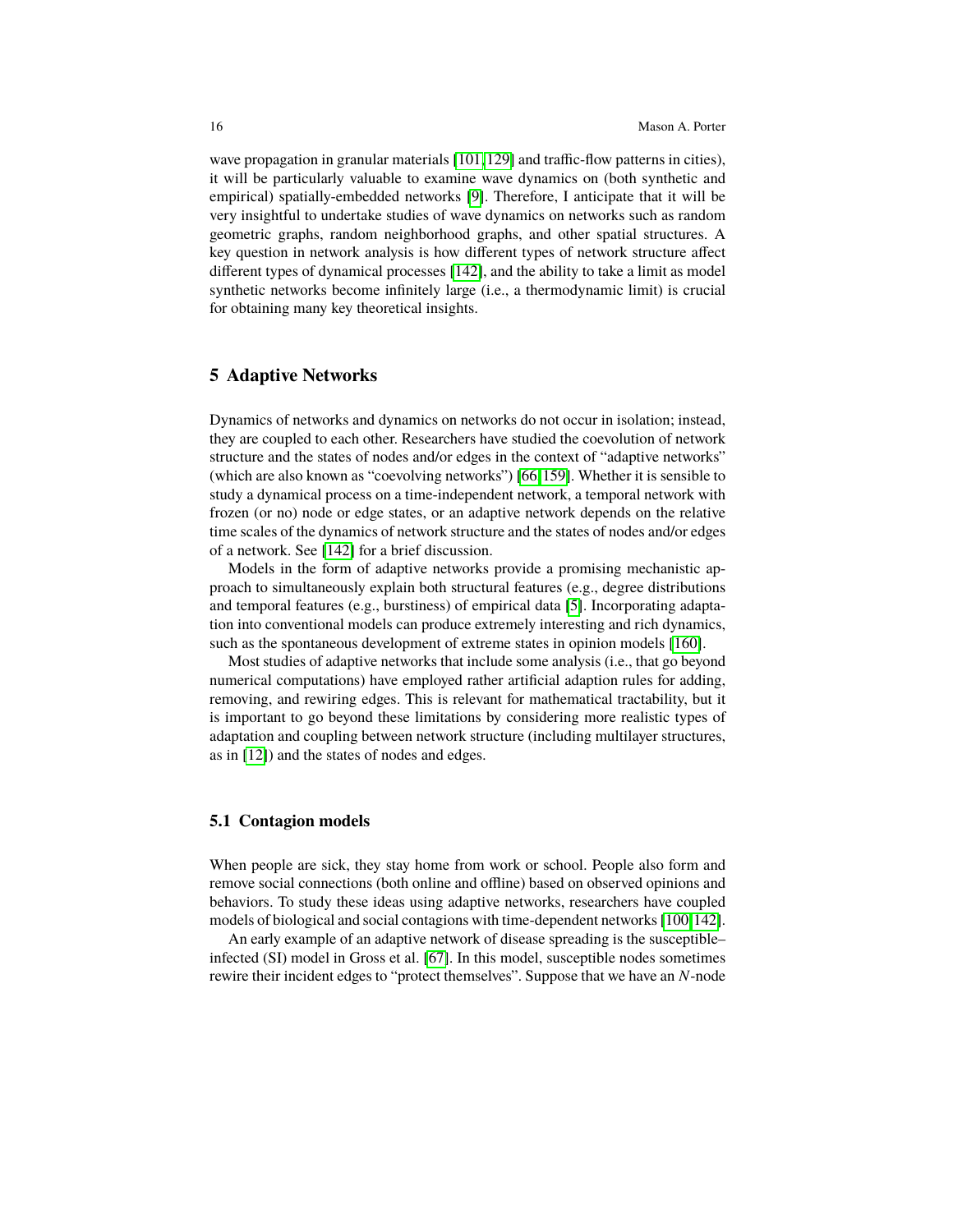network with a constant number of undirected edges. Each node is either susceptible (i.e., of type *S*) or infected (i.e., of type *I*). At each time step, and for each edge — so-called "discordant edges" — between nodes of different types, the susceptible node becomes infected with probability  $\lambda$ . For each discordant edge, with some probability  $\kappa$ , the incident susceptible node breaks the edge and rewires to some other susceptible node. This is a "rewire-to-same" mechanism, to use the language from some adaptive opinion models [\[40,](#page-24-17) [97\]](#page-26-21). (In this model, multi-edges and selfedges are not allowed.) During each time step, infected nodes can also recover to become susceptible again.

Gross et al. [\[67\]](#page-25-20) studied how the rewiring probability affects the "basic reproductive number", which measures how many secondary infections on average occur for each primary infection [\[18,](#page-24-10) [89,](#page-26-10) [130\]](#page-28-19). This scalar quantity determines the size of a critical infection probability  $\lambda_{*}$  to maintain a stable epidemic (as determined traditionally using linear stability analysis of an endemic state). A high rewiring rate can significantly increase  $\lambda_{*}$  and thereby significantly reduce the prevalence of a contagion. Although results like these are perhaps intuitively clear, other studies of contagions on adaptive networks have yielded potentially actionable (and arguably nonintuitive) insights. For example, Scarpino et al. [\[161\]](#page-29-7) demonstrated using an adaptive compartmental model (along with some empirical evidence) that the spread of a disease can accelerate when individuals with essential societal roles (e.g., health-care workers) become ill and are replaced with healthy individuals.

#### **5.2 Opinion models**

Another type of model with many interesting adaptive variants are opinion models [\[23,](#page-24-7) [142\]](#page-28-3), especially in the form of generalizations of classical voter models [\[148\]](#page-28-21).

Voter dynamics were first considered in the 1970s by Clifford and Sudbury [\[29\]](#page-24-18) as a model for species competition, and the dynamical process that they introduced was dubbed "the voter model"[7](#page-16-0) by Holley and Liggett shortly thereafter [\[69\]](#page-25-21). Voter dynamics are fun and are popular to study [\[148\]](#page-28-21), although it is questionable whether it is ever possible to genuinely construe voter models as models of voters [\[44\]](#page-24-19).

Holme and Newman [\[71\]](#page-25-22) undertook an early study of a rewire-to-same adaptive voter model. Inspired by their research, Durrett et al. [\[40\]](#page-24-17) compared the dynamics from two different types of rewiring in an adaptive voter model. In each variant of their model, one considers an *N*-node network and supposes that each node is in one of two states. The network structure and the node states coevolve. Pick an edge uniformly at random. If this edge is discordant, then with probability  $1 - \kappa$ , one of its incident nodes adopts the opinion state of the other. Otherwise, with complementary probability  $\kappa$ , a rewiring action occurs: one removes the discordant edge, and one of the associated nodes attaches to a new node either through a rewire-to-same mechanism (choosing uniformly at random among the nodes with the same opinion

<span id="page-16-0"></span><sup>7</sup> There are several variants of "the" voter model, depending on choices such as whether one selects nodes or edges at random, that have substantively different qualitative dynamics [\[107,](#page-27-14) [142\]](#page-28-3).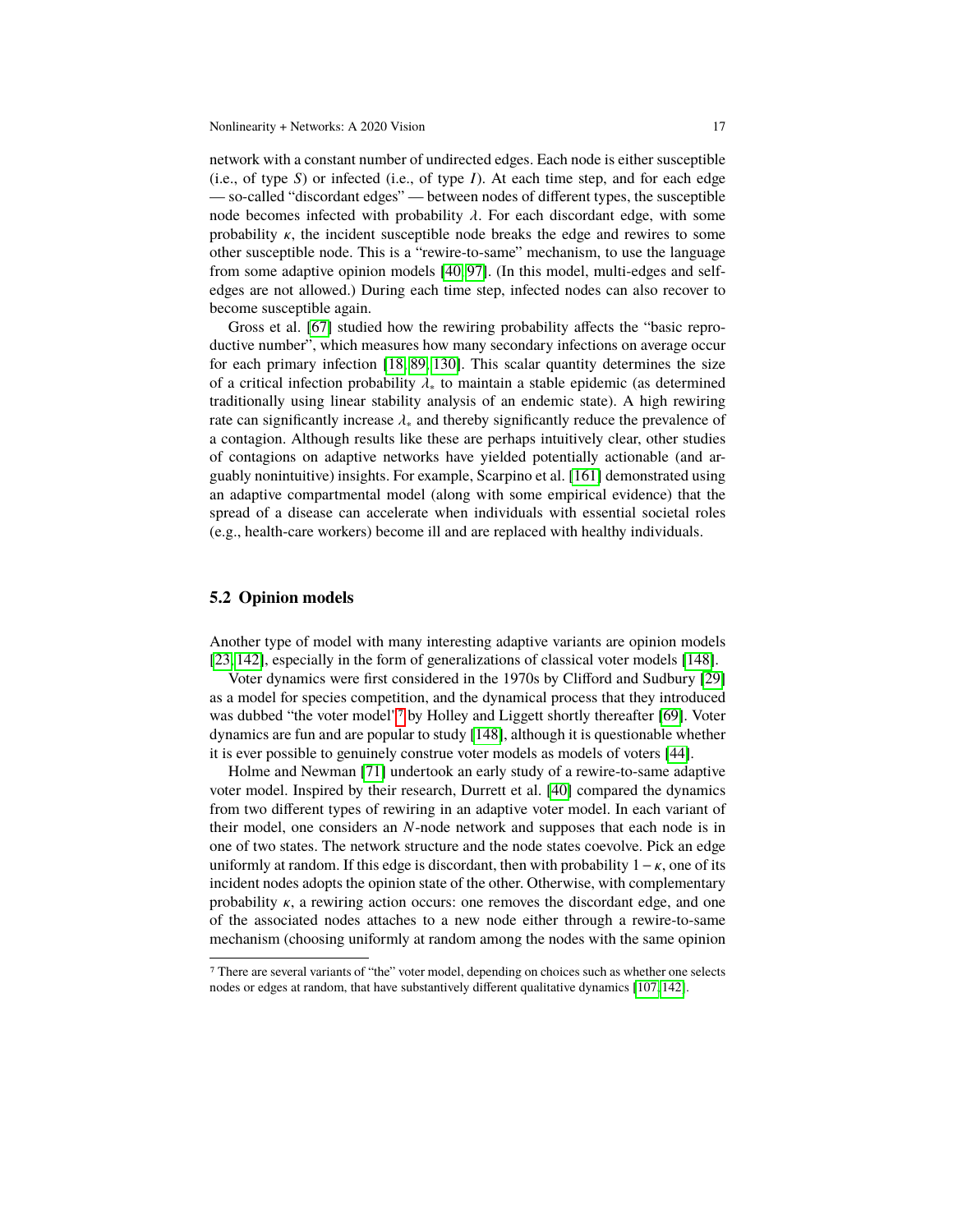state) or through a "rewire-to-random" mechanism (choosing uniformly at random among all nodes). As with the adaptive SI model in [\[67\]](#page-25-20), self-edges and multi-edges are not allowed.

The models in [\[40\]](#page-24-17) evolve until there are no discordant edges. There are several key questions. Does the system reach a consensus (in which all nodes are in the same state)? If so, how long does it take to converge to consensus? If not, how many opinion clusters (each of which is a connected component, perhaps interpretable as an "echo chamber", of the final network) are there at steady state? How long does it take to reach this state? The answers and analysis are subtle; they depend on the initial network topology, the initial conditions, and the specific choice of rewiring rule. As with other adaptive network models, researchers have developed some nonrigorous theory (e.g., using mean-field approximations and their generalizations) on adaptive voter models with simplistic rewiring schemes, but they have struggled to extend these ideas to models with more realistic rewiring schemes. There are very few mathematically rigorous results on adaptive voter models, although there do exist some, under various assumptions on initial network structure and edge density [\[10\]](#page-23-13).

Researchers have generalized adaptive voter models to consider more than two opinion states [\[163\]](#page-29-14) and more general types of rewiring schemes [\[105\]](#page-27-25). As with other adaptive networks, analyzing adaptive opinion models with increasingly diverse types of rewiring schemes (ideally with a move towards increasing realism) is particularly important. In [\[97\]](#page-26-21), Yacoub Kureh and I studied a variant of a voter model with nonlinear rewiring (where the probability that a node rewires or adopts is a function of how well it "fits in" within its neighborhood), including a "rewire-tonone" scheme to model unfriending and unfollowing in online social networks. It is also important to study adaptive opinion models with more realistic types of opinion dynamics. A promising example is adaptive generalizations of bounded-confidence models (see the introduction of [\[110\]](#page-27-15) for a brief review of bounded-confidence models), which have continuous opinion states, with nodes interacting either with nodes or with other entities (such as media [\[21\]](#page-24-20)) whose opinion is sufficiently close to theirs. A recent numerical study examined an adaptive bounded-confidence model [\[19\]](#page-24-21); this is an important direction for future investigations.

#### **5.3 Synchronization of adaptive oscillators**

It is also interesting to examine how the adaptation of oscillators — including their intrinsic frequencies and/or the network structure that couples them to each other — affects the collective behavior (e.g., synchronization) of a network of oscillators [\[149\]](#page-28-18). Such ideas are useful for exploring mechanistic models of learning in the brain (e.g., through adaptation of coupling between oscillators to produce a desired limit cycle [\[171\]](#page-29-15)).

One nice example is by Skardal et al. [\[167\]](#page-29-16), who examined an adaptive model of coupled Kuramoto oscillators as a toy model of learning. First, we write the Kuramoto system as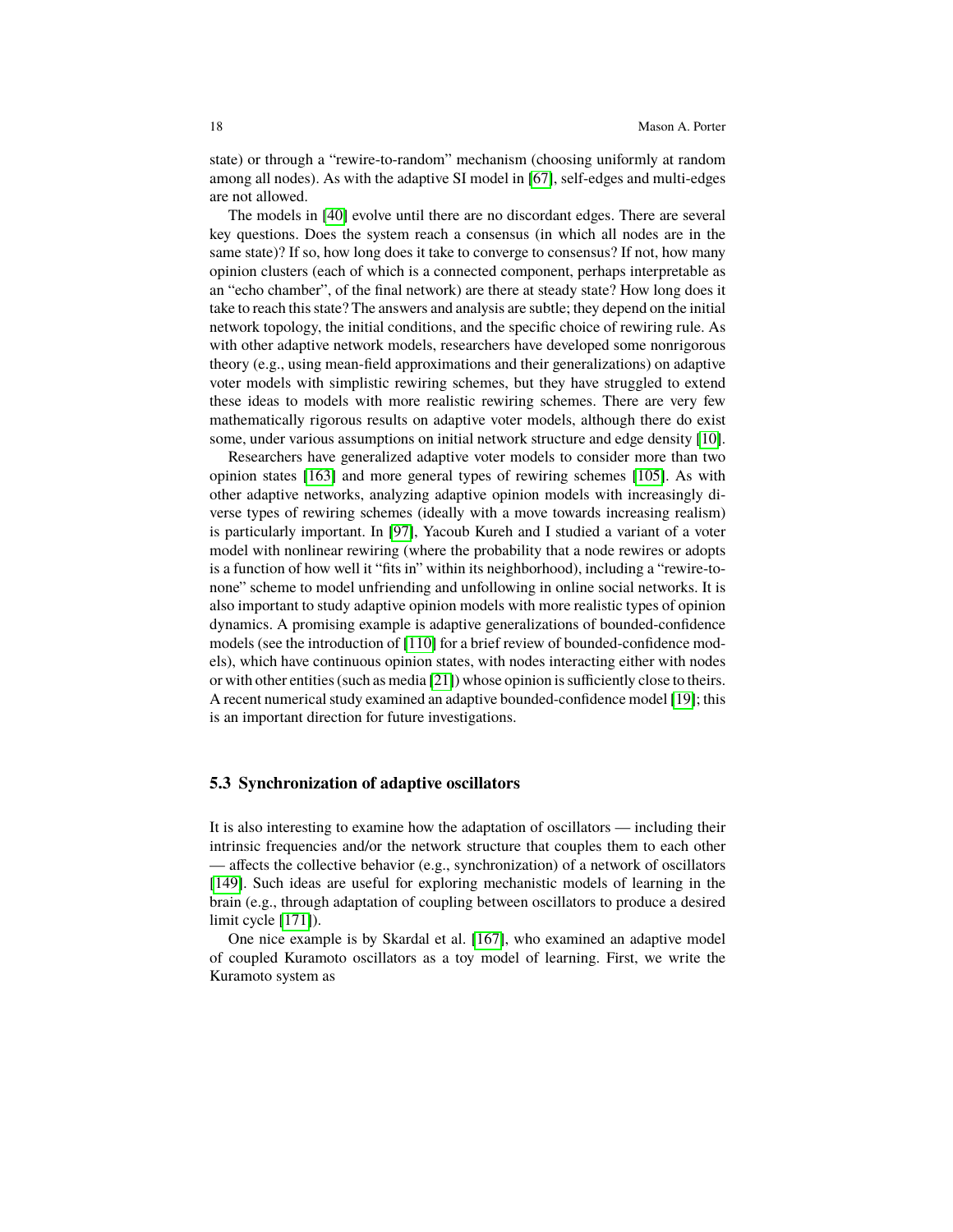Nonlinearity + Networks: A 2020 Vision 19

$$
\frac{d\theta_i}{dt} = \omega_i + \sum_{j=1}^N f_{ij}(\theta_j - \theta_i), \qquad i \in \{1, \dots, N\},
$$
\n(5)

where  $f_{ij}$  is a  $2\pi$ -periodic function of the phase difference between oscillators *i* and *j*. One way to incorporate adaptation is to define an "order parameter"  $r_i$  (which, in its traditional form, quantifies the amount of coherence of the coupled Kuramoto oscillators [\[149\]](#page-28-18)) for the *i*th oscillator by

<span id="page-18-1"></span>
$$
r_i = \sum_{j=1}^{N} b_{ij} a_{ij} e^{i\theta_j}, \quad i \in \{1, ..., N\}
$$

and to consider the following dynamical system:

$$
\frac{d\theta_i}{dt} = \omega_i + \lambda_D^{-1} \operatorname{Im}(z_i e^{-i\theta_i}), \quad \tau \frac{dz_i}{dt} = r_i - z_i, \quad T \frac{db_{ij}}{dt} = \alpha + \beta \operatorname{Re}(r_i z_i^*) - b_{ij},\tag{6}
$$

where Re( $\zeta$ ) denotes the real part of a quantity  $\zeta$  and Im( $\zeta$ ) denotes its imaginary part. In the model [\(6\)](#page-18-1),  $\lambda_D$  denotes the largest positive eigenvalue of the adjacency matrix **A**, the variable  $z_i(t)$  is a time-delayed version of  $r_i$  with time parameter  $\tau$ (with  $\tau \to 0$  implying that  $z_i \to r_i$ ), and  $z_i^*$  denotes the complex conjugate of  $z_i$ .<br>One draws the frequencies  $\omega_i$  from some distribution (e.g., a Lorentz distribution One draws the frequencies  $\omega_i$  from some distribution (e.g., a Lorentz distribution, as in [\[167\]](#page-29-16)), and we recall that  $b_{ij}$  is the coupling strength on oscillator *i* from oscillator *j*. The parameter *T* gives an adaptation time scale, and  $\alpha \in \mathbb{R}$  and  $\beta \in \mathbb{R}$ are parameters (which one can adjust to study bifurcations). Skardal et al. [\[167\]](#page-29-16) interpreted scenarios with  $\beta > 0$  as "Hebbian" adaptation (see [\[27\]](#page-24-22)) and scenarios with  $\beta$  < 0 as anti-Hebbian adaptation, as they observed that oscillator synchrony is promoted when  $\beta > 0$  and inhibited when  $\beta < 0$ .

# <span id="page-18-0"></span>**6 Higher-Order Structures and Dynamics**

Most studies of networks have focused on networks with pairwise connections, in which each edge (unless it is a self-edge, which connects a node to itself) connects exactly two nodes to each other. However, many interactions — such as playing games, coauthoring papers and other forms of collaboration, and horse races often occur between three or more entities of a network. To examine such situations, researchers have increasingly studied "higher-order" structures in networks, as they can exert a major influence on dynamical processes.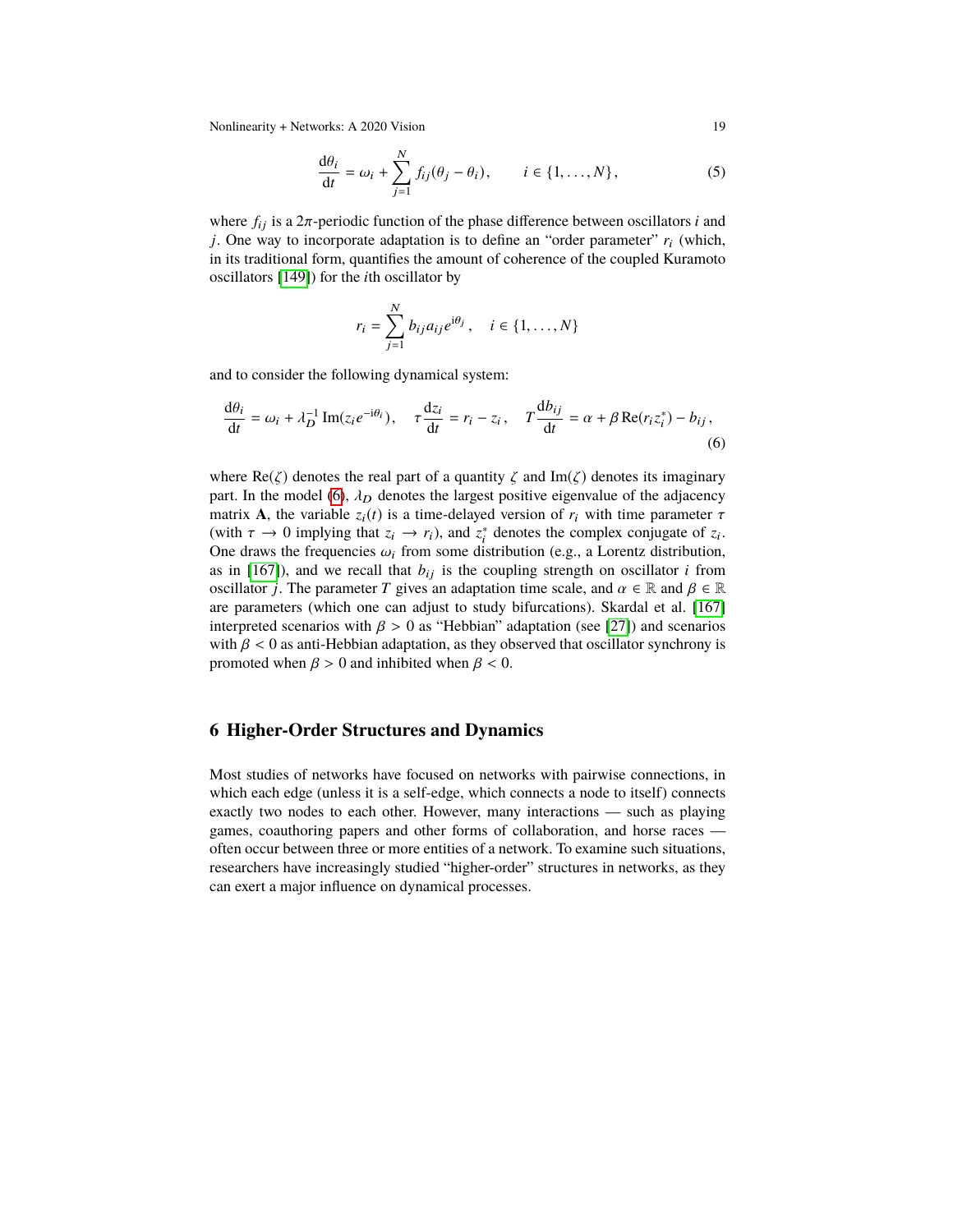#### **6.1 Hypergraphs**

Perhaps the simplest way to account for higher-order structures in networks is to generalize from graphs to "hypergraphs" [\[121\]](#page-27-0). Hypergraphs possess "hyperedges" that encode a connection between on arbitrary number of nodes, such as between all coauthors of a paper. This allows one to make important distinctions, such as between a *k*-clique (in which there are pairwise connections between each pair of nodes in a set of *k* nodes) and a hyperedge that connects all *k* of those nodes to each other, without the need for any pairwise connections.

One way to study a hypergraph is as a "bipartite network", in which nodes of a given type can be adjacent only to nodes of another type. For example, a scientist can be adjacent to a paper that they have written [\[119\]](#page-27-26), and a legislator can be adjacent to a committee on which they sit [\[144\]](#page-28-26). It is important to generalize ideas from graph theory to hypergraphs, such as by developing models of random hypergraphs [\[25,](#page-24-23) [26,](#page-24-0) [52\]](#page-25-23).

#### **6.2 Simplicial complexes**

Another way to study higher-order structures in networks is to use "simplicial complexes" [\[53,](#page-25-24) [54,](#page-25-25) [127\]](#page-28-5). A simplicial complex is a space that is built from a union of points, edges, triangles, tetrahedra, and higher-dimensional polytopes (see Fig. [1d](#page-2-0)). Simplicial complexes approximate topological spaces and thereby capture some of their properties.

A *p-dimensional simplex* (i.e., a *p-simplex*) is a *p*-dimensional polytope that is the convex hull of its  $p + 1$  vertices (i.e., nodes). A *simplicial complex*  $K$  is a set of simplices such that (1) every face of a simplex from *S* is also in *S* and (2) the intersection of any two simplices  $\sigma_1, \sigma_2 \in S$  is a face of both  $\sigma_1$  and  $\sigma_2$ . An increasing sequence  $K_1 \subset K_2 \subset \cdots \subset K_l$  of simplicial complexes forms a *filtered simplicial complex*; each *K*<sup>i</sup> is a *subcomplex*. As discussed in [\[127\]](#page-28-5) and references therein, one can examine the homology of each subcomplex. In studying the homology of a topological space, one computes topological invariants that quantify features of different dimensions [\[53\]](#page-25-24). One studies "persistent homology" (PH) of a filtered simplicial complex to quantify the topological structure of a data set (e.g., a point cloud) across multiple scales of such data. The goal of such "topological data analysis" (TDA) is to measure the "shape" of data in the form of connected components, "holes" of various dimensionality, and so on [\[127\]](#page-28-5). From the perspective of network analysis, this yields insight into types of large-scale structure that complement traditional ones (such as community structure). See [\[178\]](#page-29-17) for a friendly, nontechnical introduction to TDA.

A natural goal is to generalize ideas from network analysis to simplicial complexes. Important efforts include generalizing configuration models of random graphs [\[48\]](#page-25-26) to random simplicial complexes [\[15,](#page-23-14) [32\]](#page-24-24); generalizing well-known network growth mechanisms, such as preferential attachment [\[13\]](#page-23-15); and developing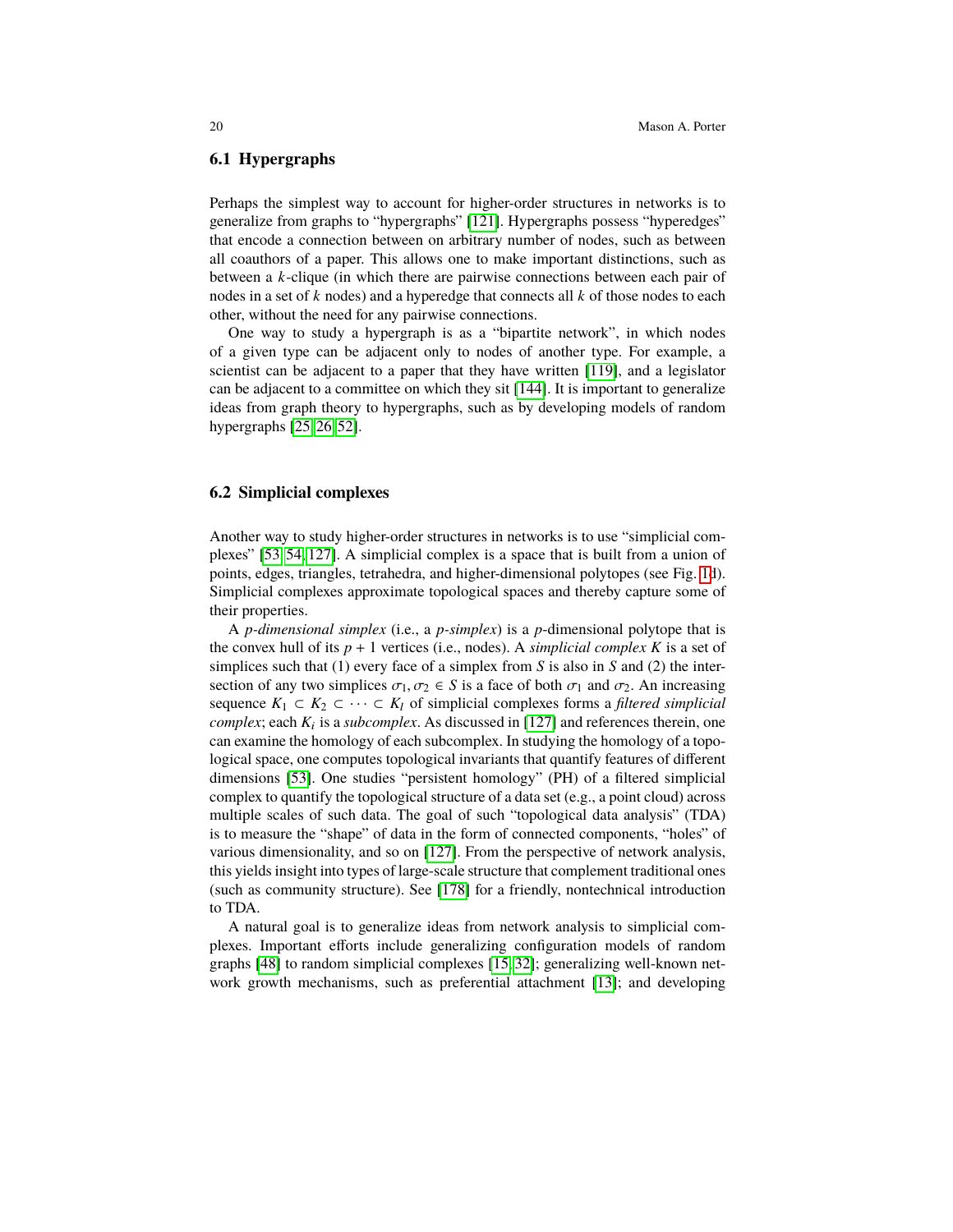geometric notions, like curvature, for networks [\[156\]](#page-29-18). An important modeling issue when studying higher-order network data is the question of when it is more appropriate (or convenient) to use the formalisms of hypergraphs or simplicial complexes.

The computation of PH has yielded insights on a diverse set of models and applications in network science and complex systems. Examples include granular materials [\[95,](#page-26-22) [129\]](#page-28-14), functional brain networks [\[54,](#page-25-25) [165\]](#page-29-19), quantification of "political islands" in voting data [\[42\]](#page-24-25), percolation theory [\[169\]](#page-29-20), contagion dynamics [\[174\]](#page-29-6), swarming and collective behavior [\[179\]](#page-30-20), chaotic flows in ODEs and PDEs [\[197\]](#page-30-21), diurnal cycles in tropical cyclones [\[182\]](#page-30-22), and mathematics education [\[28\]](#page-24-26). See the introduction to [\[127\]](#page-28-5) for pointers to numerous other applications.

Most uses of simplicial complexes in network science and complex systems have focused on TDA (especially the computation of PH) and its applications [\[127,](#page-28-5) [131,](#page-28-6) [155\]](#page-29-21). In this chapter, however, I focus instead on a somewhat different (and increasingly popular) topic: the generalization of dynamical processes on and of networks to simplicial complexes to study the effects of higher-order interactions on network dynamics. Simplicial structures influence the collective behavior of the dynamics of coupled entities on networks (e.g., they can lead to novel bifurcations and phase transitions), and they provide a natural approach to analyze *p*-entity interaction terms, including for  $p \geq 3$ , in dynamical systems. Existing work includes research on linear diffusion dynamics (in the form of Hodge Laplacians, such as in [\[162\]](#page-29-22)) and generalizations of a variety of other popular types of dynamical processes on networks.

# **6.3** Coupled phase oscillators with p-body interactions with  $p \ge 3$

Given the ubiquitous study of coupled Kuramoto oscillators [\[149\]](#page-28-18), a sensible starting point for exploring the impact of simultaneous coupling of three or more oscillators on a system's qualitative dynamics is to study a generalized Kuramoto model. For example, to include both two-entity ("two-body") and three-entity interactions in a model of coupled oscillators on networks, we write [\[172\]](#page-29-23)

$$
\dot{\mathbf{x}}_i = \mathbf{f}_i(\mathbf{x}_i) + \sum_{j,k} \mathbf{W}_{ijk}(\mathbf{x}_i, \mathbf{x}_j, \mathbf{x}_k),
$$
\n(7)

where  $f_i$  describes the dynamics of oscillator  $i$  and the three-oscillator interaction term  $W_{ijk}$  includes two-oscillator interaction terms  $W_{ij}(\mathbf{x}_i, \mathbf{x}_j)$  as a special case.<br>An example of N coupled Kuramoto oscillators with three-term interaction

An example of *N* coupled Kuramoto oscillators with three-term interactions is [\[172\]](#page-29-23)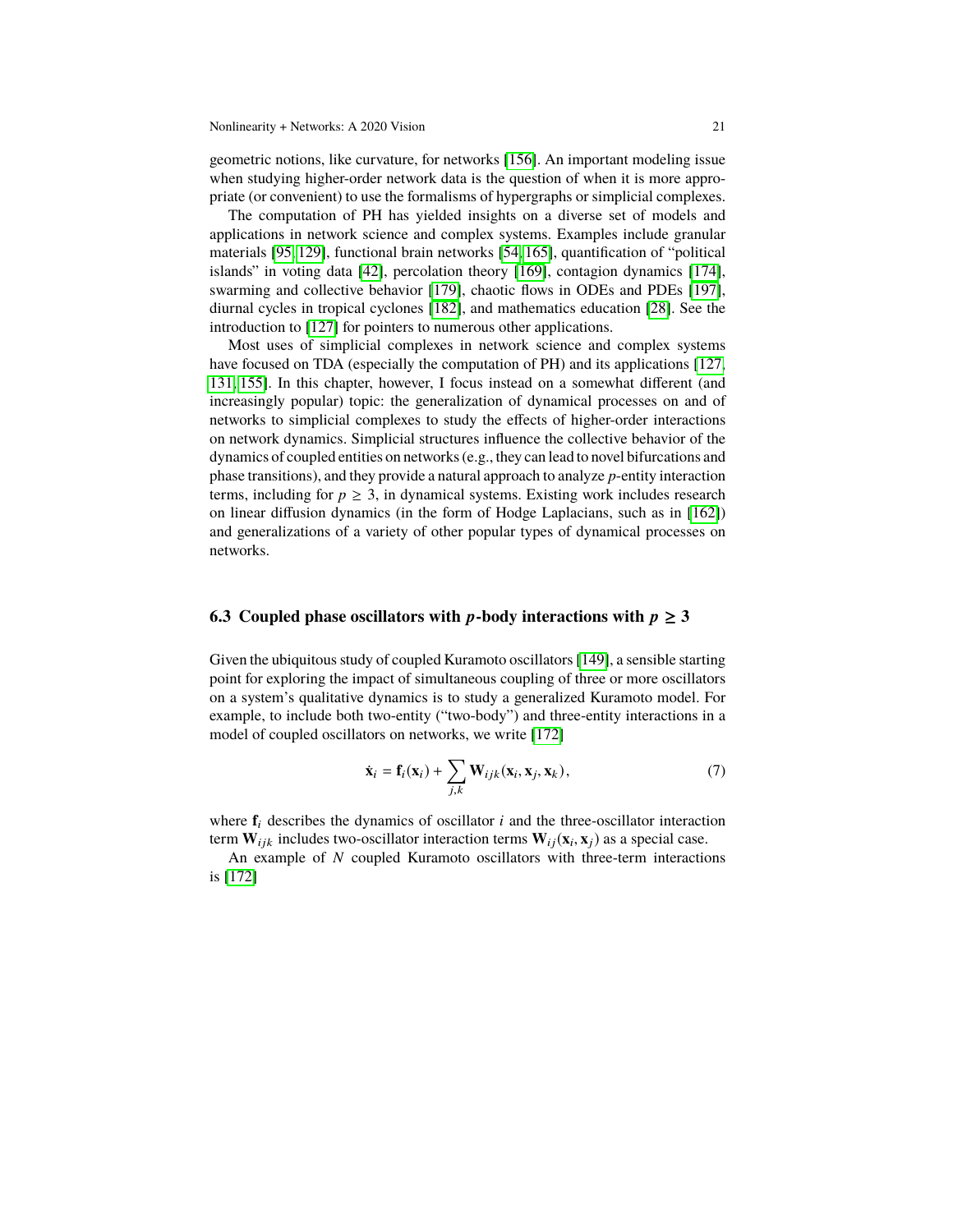$$
\dot{\theta}_i = \omega_i + \frac{1}{N} \sum_j \left[ a_{ij} \sin(\theta_{ji} + \alpha_{1ij}) + b_{ij} \sin(2\theta_{ji} + \alpha_{2ij}) \right] + \frac{1}{N^2} \sum_{j,k} \left[ c_{ijk} \sin(\theta_{ji} + \alpha_{3ijk}) \cos(\theta_{ki} + \alpha_{4ijk}) \right],
$$
(8)

where we draw the coefficients  $a_{ij}$ ,  $b_{ij}$ ,  $c_{ijk}$ ,  $\alpha_{1ij}$ ,  $\alpha_{2ij}$ ,  $\alpha_{3ijk}$ ,  $\alpha_{4ijk}$  from various probability distributions. Including three-body interactions leads to a large variety of intricate dynamics, and I anticipate that incorporating the formalism of simplicial complexes will be very helpful for categorizing the possible dynamics.

In the last few years, several other researchers have also studied Kuramoto models with three-body interactions [\[92,](#page-26-23) [93,](#page-26-24) [166\]](#page-29-24). A recent study [\[166\]](#page-29-24), for example, discovered a continuum of abrupt desynchronization transitions with no counterpart in abrupt synchronization transitions. There have been mathematical studies of coupled oscillators with interactions of three or more entities using methods such as normal-form theory [\[14\]](#page-23-16) and coupled-cell networks [\[59\]](#page-25-2).

An important point, as one can see in the above discussion (which does not employ the mathematical formalism of simplicial complexes), is that one does not necessarily need to explicitly use the language of simplicial complexes to study interactions between three or more entities in dynamical systems. Nevertheless, I anticipate that explicitly incorporating the formalism of simplicial complexes will be useful both for studying coupled oscillators on networks and for other dynamical systems. In upcoming studies, it will be important to determine when this formalism helps illuminate the dynamics of multi-entity interactions in dynamical systems and when simpler approaches suffice.

#### <span id="page-21-0"></span>**6.4 Social dynamics and simplicial complexes**

Several recent papers have generalized models of social dynamics by incorporating higher-order interactions [\[75,](#page-26-25) [76,](#page-26-26) [118,](#page-27-27) [137\]](#page-28-17). For example, perhaps somebody's opinion is influenced by a group discussion of three or more people, so it is relevant to consider opinion updates that are based on higher-order interactions. Some of these papers use some of the terminology of simplicial complexes, but it is mostly unclear (except perhaps for [\[75\]](#page-26-25)) how the models in them take advantage of the associated mathematical formalism, so arguably it often may be unnecessary to use such language. Nevertheless, these models are very interesting and provide promising avenues for further research.

Petri and Barrat [\[137\]](#page-28-17) generalized activity-driven models to simplicial complexes. Such a simplicial activity-driven (SAD) model generates time-dependent simplicial complexes, on which it is desirable to study dynamical processes (see Section [4\)](#page-8-0), such as opinion dynamics, social contagions, and biological contagions.

The simplest version of the SAD model is defined as follows.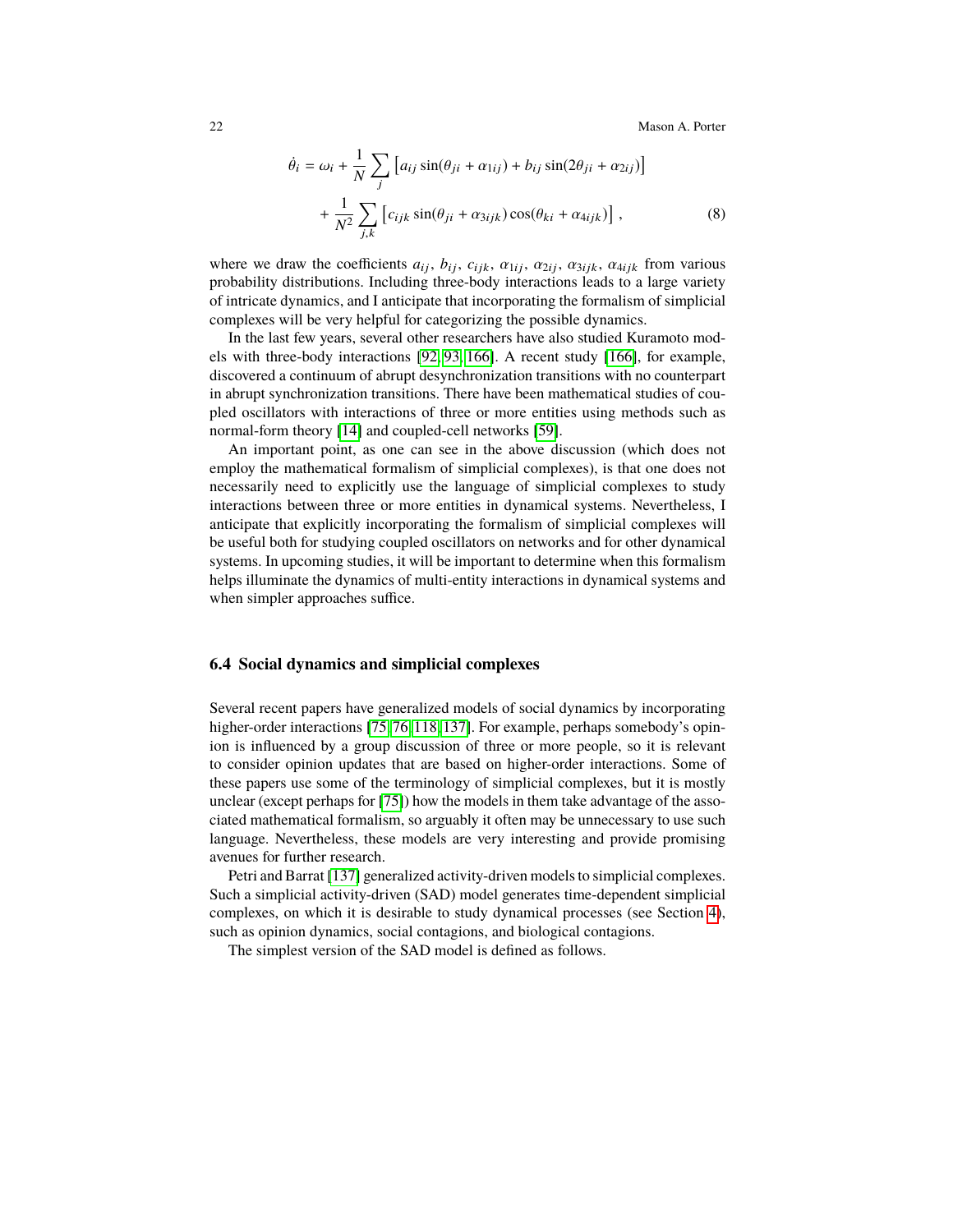Nonlinearity + Networks: A 2020 Vision 23

- Each node  $i$  has an activity rate  $a_i$  that we draw independently from a distribution *F*(*x*).
- At each discrete time step (of length  $\Delta t$ ), we start with *N* isolated nodes. Each node *i* is active with a probability of  $a_i \Delta t$ , independently of all other nodes. If it is active, it creates a  $(p - 1)$ -simplex (forming, in network terms, a clique of *p* nodes) with *p* − 1 other nodes that we choose uniformly and independently at random (without replacement). One can either use a fixed value of *p* or draw *p* from some probability distribution.
- At the next time step, we delete all edges, so all interactions have a constant duration. We then generate new interactions from scratch.

This version of the SAD model is Markovian, and it is desirable to generalize it in various ways (e.g., by incorporating memory or community structure).

Iacopini et al. [\[76\]](#page-26-26) recently developed a simplicial contagion model that generalizes an SI process on graphs. Consider a simplicial complex *K* with *N* nodes, and associate each node *i* with a state  $x_i(t) \in \{0, 1\}$  at time *t*. If  $x_i(t) = 0$ , node *i* is part of the susceptible class *S*; if  $x_i(t) = 1$ , it is part of the infected class *I*. The density of infected nodes at time *t* is  $\rho(t) = \frac{1}{N} \sum_{i=1}^{N} x_i(t)$ . Suppose that there are *D* parameters  $\overline{\omega}_1, \ldots, \overline{\omega}_D$  (with  $D \in \{1, \ldots, N-1\}$ ), where  $\overline{\omega}_d$  represents the probability per unit time that a susceptible node *i* that participates in a *d*-dimensional simplex  $\overline{\sigma}$  is unit time that a susceptible node *i* that participates in a *d*-dimensional simplex  $\sigma$  is infected from each of the faces of  $\sigma$ , under the condition that all of the other nodes of the face are infected. That is,  $\varpi_1$  is the probability per unit time that node *i* is infected by an adjacent node *j* via the edge  $(i, j)$ . Similarly,  $\varpi_2$  is the probability per unit time that node *i* is infected via the 2-simplex  $(i, j, k)$  in which both *j* and *k* are infected, and so on. The recovery dynamics, in which an infected node *i* becomes susceptible again, proceeds as in the SIR model that I discussed in Section [4.2.](#page-9-0) One can envision numerous interesting generalizations of this model (e.g., ones that are inspired by ideas that have been investigated in contagion models on graphs).

# <span id="page-22-0"></span>**7 Outlook**

The study of networks is one of the most exciting and rapidly expanding areas of mathematics, and it touches on myriad other disciplines in both its methodology and its applications. Network analysis is increasingly prominent in numerous fields of scholarship (both theoretical and applied), it interacts very closely with data science, and it is important for a wealth of applications.

My focus in this chapter has been a forward-looking presentation of ideas in network analysis. My choices of which ideas to discuss reflect their connections to dynamics and nonlinearity, although I have also mentioned a few other burgeoning areas of network analysis in passing. Through its exciting combination of graph theory, dynamical systems, statistical mechanics, probability, linear algebra, scientific computation, data analysis, and many other subjects — and through a comparable diversity of applications across the sciences, engineering, and the humanities — the mathematics and science of networks has plenty to offer researchers for many years.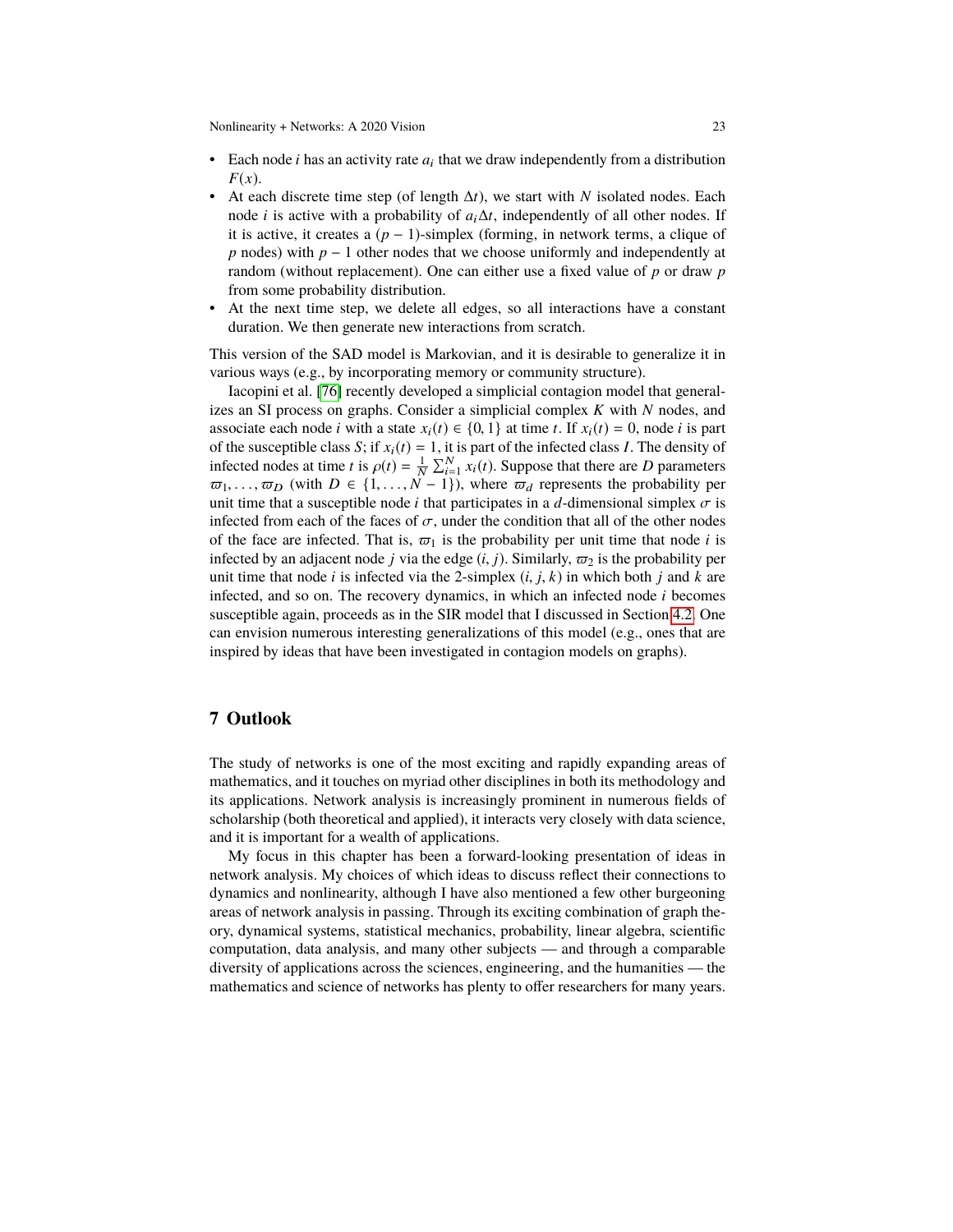### **Acknowledgements**

I thank Jesús Cuevas, Panos Kevrekidis, and Avadh Saxena for the invitation to write this book chapter. I acknowledge financial support from the National Science Foundation (grant number 1922952) through the Algorithms for Threat Detection (ATD) program. I thank Mariano Beguerisse Díaz, Manlio De Domenico, James Gleeson, Petter Holme, Renaud Lambiotte, and Hiroki Sayama for their helpful comments. I am particularly grateful to Heather Brooks, Michelle Feng, Panos Kevrekidis, and Alice Schwarze for their thorough and insightful comments on drafts of this chapter.

#### **References**

- <span id="page-23-8"></span>1. Solé-Ribalta A., S. Gómez, and A. Arenas. Congestion induced by the structure of multiplex networks. *Phys. Rev. Lett.*, 116:108701, 2016.
- <span id="page-23-4"></span>2. W. Ahmad, M. A. Porter, and M. Beguerisse-Díaz. Tie-decay temporal networks in continuous time and eigenvector-based centralities. *[arXiv:1805.00193](http://arxiv.org/abs/1805.00193)*, 2018.
- <span id="page-23-0"></span>3. A. Aleta and Y. Moreno. Multilayer networks in a nutshell. *Ann. Rev. Cond. Matter Phys.*, 10:45–62, 2019.
- <span id="page-23-3"></span>4. A. Aleta and Y. Moreno. Multilayer networks in a nutshell. *Ann. Rev. Cond. Matter Phys.*, 10, 2019. Advance online publication, available at [https://doi.org/10.1146/](https://doi.org/10.1146/annurev-conmatphys- 031218-013259) [annurev-conmatphys-031218-013259](https://doi.org/10.1146/annurev-conmatphys- 031218-013259).
- <span id="page-23-11"></span>5. T. Aoki, L. E. C. Rocha, and T. Gross. Temporal and structural heterogeneities emerging in adaptive temporal networks. *Phys. Rev. E*, 93:040301, Apr 2016.
- <span id="page-23-5"></span>6. A Arenas, A Díaz-Guilera, J Kurths, Y Moreno, and C Zhou. Synchronization in complex networks. *Phys. Rep.*, 469:93–153, 2008.
- <span id="page-23-6"></span>7. P. Ashwin, S. Coombes, and R. Nicks. Mathematical frameworks for oscillatory network dynamics in neuroscience. *J. Math. Neuro.*, 6:2, 2016.
- <span id="page-23-9"></span>8. M. Asllani, D. M. Busiello, T. Carletti, D. Fanelli, and G. Planchon. Turing patterns in multiplex networks. *Phys. Rev. E*, 90:042814, 2014.
- <span id="page-23-10"></span>9. M. Barthelemy. *Morphogenesis of Spatial Networks*. Springer International Publishing, Cham, Switzerland, 2018.
- <span id="page-23-13"></span>10. R. Basu and A. Sly. Evolving voter model on dense random graphs. *Ann. App. Prob.*, 27(2):1235–1288, 2017.
- <span id="page-23-2"></span>11. M. Bazzi, L. G. S. Jeub, A. Arenas, S. D. Howison, and M. A. Porter. Generative benchmark models for mesoscale structure in multilayer networks. *[arXiv:1608.06196](http://arxiv.org/abs/1608.06196)*, 2016.
- <span id="page-23-12"></span>12. R. Berner, J. Sawicki, and E. Schöll. Birth and stabilization of phase clusters by multiplexing of adaptive networks. *[arXiv:1909.13531](http://arxiv.org/abs/1909.13531)*, 2019.
- <span id="page-23-15"></span>13. G. Bianconi and C. Rahmede. Network geometry with flavor: From complexity to quantum geometry. *Phys. Rev. E*, 93(3):032315, 2016.
- <span id="page-23-16"></span>14. C. Bick, P. Ashwin, and A. Rodrigues. Chaos in generically coupled phase oscillator networks with nonpairwise interactions. *Chaos*, 26(9):094814, 2016.
- <span id="page-23-14"></span>15. O. Bobrowski and M. Kahle. Topology of random geometric complexes: A survey. *J. Appl. Comput. Topol.*, 1(3–4):331–364, 2018.
- <span id="page-23-7"></span>16. S. Boccaletti, J. A. Almendral, S. Guan, I. Leyva, Z. Liu, I. Sendiña-Nadal, Z. Wang, and Y. Zou. Explosive transitions in complex networksÕ structure and dynamics: Percolation and synchronization. *Phys. Rep.*, 660:1–94, 2016.
- <span id="page-23-1"></span>17. P. Bonacich. Factoring and weighting approaches to clique identification. *J. Math. Sociol.*, 2:113–120, 1972.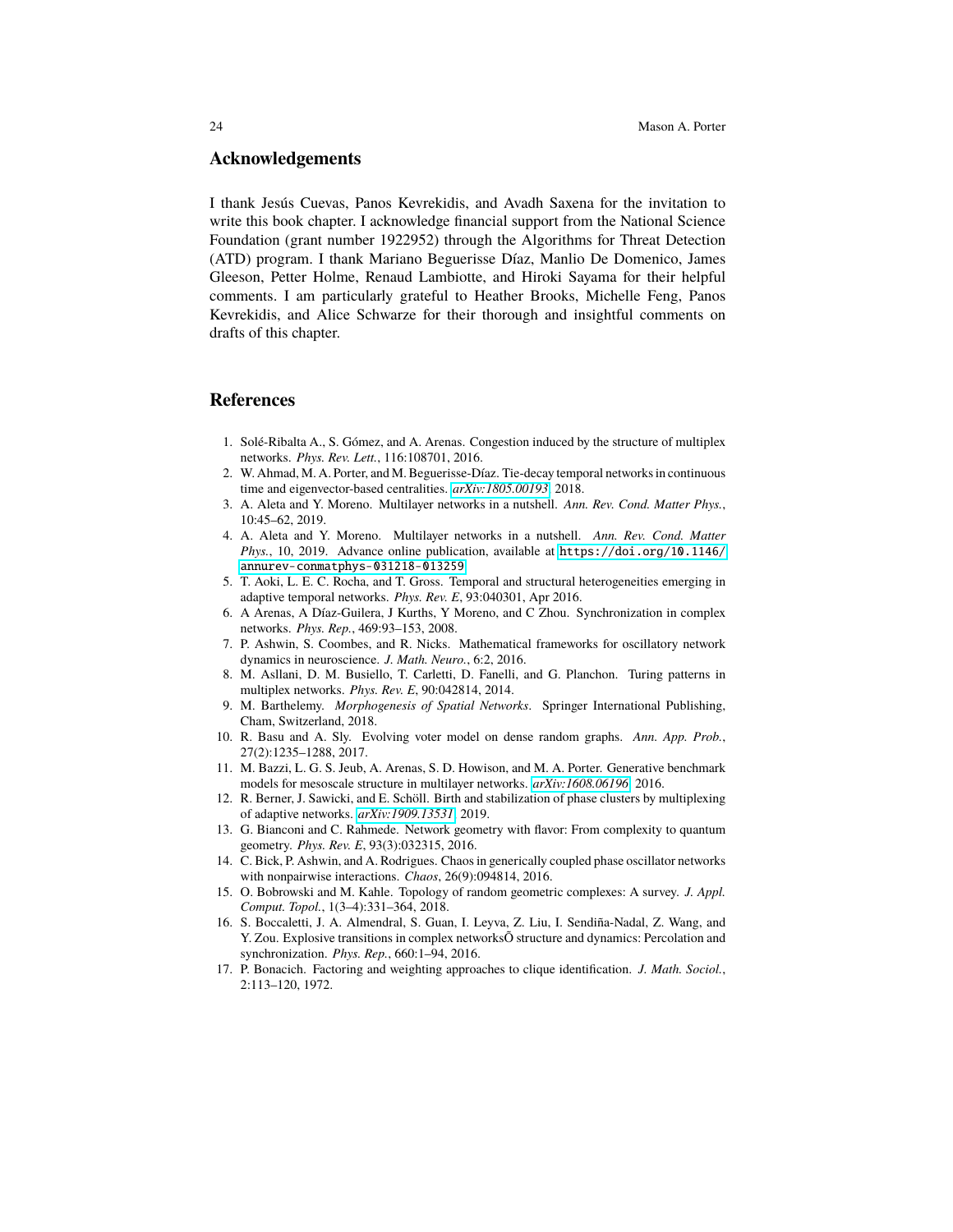- <span id="page-24-10"></span>18. F. Brauer and C. Castillo Chavez. *Mathematical Models in Population Biology and Epidemiology*. Springer Verlag, Heidelberg, Germany, 2nd edition, 2012.
- <span id="page-24-21"></span>19. M. Brede. How does active participation effect consensus: Adaptive network model of opinion dynamics and influence maximizing rewiring. *[arXiv:1906.00868](http://arxiv.org/abs/1906.00868)*, 2019.
- <span id="page-24-6"></span>20. S. Brin and L. Page. Anatomy of a large-scale hypertextual Web search engine. *Proc. Seventh International World Wide Web Conference*, pages 107–117, 1998.
- <span id="page-24-20"></span>21. H. Z. Brooks and M. A. Porter. A model for the influence of media on the ideology of content in online social networks. *[arXiv:1904.09238](http://arxiv.org/abs/1904.09238)*, 2019.
- <span id="page-24-14"></span>22. J. M. Buldú and M. A. Porter. Frequency-based brain networks: From a multiplex network to a full multilayer description. *Network Neuro.*, 2(4):418–441, 2018.
- <span id="page-24-7"></span>23. C. Castellano, S. Fortunato, and V. Loreto. Statistical physics of social dynamics. *Rev. of Mod. Phys.*, 81:591–646, 2009.
- <span id="page-24-8"></span>24. J. Chalupa, P. L. Leath, and G. R. Reich. Bootstrap percolation on a Bethe lattice. *J. Phys. C*, 12(1):L31, 1979.
- <span id="page-24-23"></span>25. P. S. Chodrow. Configuration models of random hypergraphs. *[arXiv:1902.09302](http://arxiv.org/abs/1902.09302)*, 2019.
- <span id="page-24-0"></span>26. P. S. Chodrow and A. Mellor. Annotated hypergraphs: Models and applications. *[arXiv:1911.01331](http://arxiv.org/abs/1911.01331)*, 2019.
- <span id="page-24-22"></span>27. Y. Choe. Hebbian learning. In D. Jaeger and R. Jung, editors, *Encyclopedia of Computational Neuroscience*. Springer-Verlag, Heidelberg, Germany, 2014.
- <span id="page-24-26"></span>28. N. H. Christianson, A. Sizemore Blevins, and D. S. Bassett. Architecture and evolution of semantic networks in mathematics texts. *[arXiv:1908.04911](http://arxiv.org/abs/1908.04911)*, 2019.
- <span id="page-24-18"></span>29. P. Clifford and A. Sudbury. A model for spatial conflict. *Biometrika*, 60(3):581–588, 1973.
- <span id="page-24-12"></span>30. V. Colizza, R. Pastor-Satorras, and A. Vespignani. Reaction-diffusion processes and metapopulation models in heterogeneous networks. *Nature Phys.*, 3:276–282, 2007.
- <span id="page-24-16"></span>31. S. Contemori, F. Di Patti, D. Fanelli, and F. Miele. Multiple-scale theory of topology-driven patterns on directed networks. *Phys. Rev. E*, 93(3):032317, 2016.
- <span id="page-24-24"></span>32. O. T. Courtney and G. Bianconi. Generalized network structures: The configuration model and the canonical ensemble of simplicial complexes. *Phys. Rev. E*, 93(6):062311, 2016.
- <span id="page-24-3"></span>33. P. Csermely, A. London, L.-Y. Wu, and B. Uzzi. Structure and dynamics of core/periphery networks. *J. Cplx. Net.*, 1(2):93–123, 2013.
- <span id="page-24-11"></span>34. M. De Domenico, C. Granell, M. A. Porter, and A. Arenas. The physics of spreading processes in multilayer networks. *Nature Phys.*, 12:901–906, 2016.
- <span id="page-24-1"></span>35. M. De Domenico, A. Solè-Ribalta, E. Cozzo, M. Kivelä, Y. Moreno, M. A. Porter, S. Gòmez, and A. Arenas. Mathematical formulation of multilayer networks. *Phys. Rev. X*, 3:041022, 2013.
- <span id="page-24-15"></span>36. M. De Domenico, A. Solé-Ribalta, S. Gómez, and A. Arenas. Navigability of interconnected networks under random failures. *Proc. Natl. Acad. Sci. U.S.A.*, 111(23):8351–8356, 2014.
- <span id="page-24-2"></span>37. I de Sola Pool and M Kochen. Contacts and influence. *Social Net.*, 1(1), 1978.
- <span id="page-24-4"></span>38. M. De Domenico, A. Lancichinetti, A. Arenas, and M. Rosvall. Identifying modular flows on multilayer networks reveals highly overlapping organization in interconnected systems. *Phys. Rev. X*, 5(1):011027, 2015.
- <span id="page-24-13"></span>39. R. M. D'Souza, J. Gómez-Gardeñes, J. Nagler, and A. Arenas. Explosive phenomena in complex networks. *Adv. Phys.*, 68(3):123–223, 2019.
- <span id="page-24-17"></span>40. R. T. Durrett, J. P. Gleeson, A. L. Lloyd, P. J. Mucha, F. Shi, D. Sivakoff, J. E. S. Socolar, and C. Varghese. Graph fission in an evolving voter model. *Proc. Natl. Acad. Sci. U.S.A.*, 109(10):3682–3687, 2012.
- <span id="page-24-5"></span>41. R. Erban, S. J. Chapman, and P. K. Maini. A practical guide to stochastic simulations of reaction–diffusion processes. *[arXiv:0704.1908](http://arxiv.org/abs/0704.1908)*, 2007.
- <span id="page-24-25"></span>42. M. Feng and M. A. Porter. Persistent homology of geospatial data: A case study with voting. *[arXiv:1902.05911](http://arxiv.org/abs/1902.05911)*, 2019.
- <span id="page-24-9"></span>43. P. G. Fennell, S. Melnik, and J. P. Gleeson. Limitations of discrete-time approaches to continuous-time contagion dynamics. *Phys. Rev. E*, 94(9):052125, 2016.
- <span id="page-24-19"></span>44. J. Fernández-Gracia, K. Suchecki, J. J. Ramasco, M. San Miguel, and V. M. Eguíluz. Is the voter model a model for voters? *Phys. Rev. Lett.*, 112(15):158701, 2014.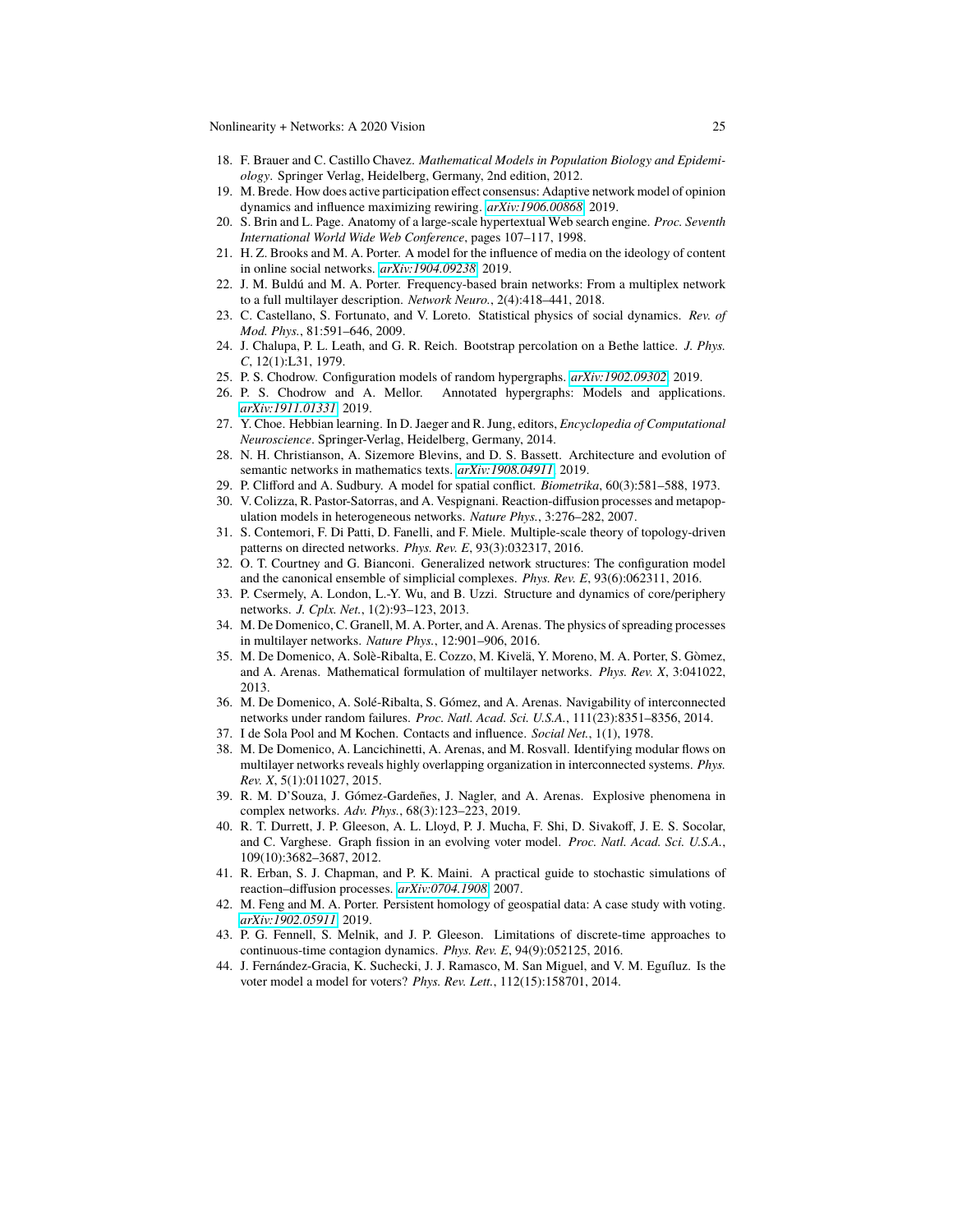- <span id="page-25-7"></span>45. K. R. Finn, M. J. Silk, M. A. Porter, and N. Pinter-Wollman. The use of multilayer network analysis in animal behaviour. *Anim. Behav.*, 149:7–22, 2019.
- <span id="page-25-6"></span>46. J. Flores and M. Romance. On eigenvector-like centralities for temporal networks: Discrete vs. continuous time scales. *J. Comp. App. Math.*, 330:1041–1051, 2018.
- <span id="page-25-3"></span>47. S. Fortunato and D. Hric. Community detection in networks: A user guide. *Phys. Rep.*, 659(1–4), 2016.
- <span id="page-25-26"></span>48. B. K. Fosdick, D. B. Larremore, J. Nishimura, and J. Ugander. Configuring random graph models with fixed degree sequences. *SIAM Rev.*, 60(2):315–355, 2018.
- <span id="page-25-16"></span>49. S. Funk, S. Bansal, C. T. Bauch, K. T. D. Eames, W. J. Edmunds, A. P. Galvani, and P. Klepac. Nine challenges in incorporating the dynamics of behaviour in infectious diseases models. *Epidemics*, 10:21–25, 2015.
- <span id="page-25-10"></span>50. S. Funk, M. Salathé, and V. A. A. Jansen. Modelling the influence of human behaviour on the spread of infectious diseases: A review. *J. Royal Soc. Inter.*, 7(50):1247–1256, 2010.
- <span id="page-25-15"></span>51. R. Gallotti and M. Barthelemy. Anatomy and efficiency of urban multimodal mobility. *Sci. Rep.*, 4:6911, 2014.
- <span id="page-25-23"></span>52. G. Ghoshal, V. Zlatić, G. Caldarelli, and M. E. J. Newman. Random hypergraphs and their applications. *Phys. Rev. E*, 79(6):066118, 2009.
- <span id="page-25-24"></span>53. Robert Ghrist. *Elementary Applied Topology*. CreateSpace Independent Publishing Platform, 2014. Available at <https://www.math.upenn.edu/~ghrist/notes.html>.
- <span id="page-25-25"></span>54. C. Giusti, R. Ghrist, and D. S. Bassett. Two's company, three (or more) is a simplex. *J. Comp. Neuro.*, 41(1):1–14, Aug 2016.
- <span id="page-25-8"></span>55. J. P. Gleeson. Binary-state dynamics on complex networks: Pair approximation and beyond. *Phys. Rev. X*, 3:021004, 2013.
- <span id="page-25-1"></span>56. D. F. Gleich. PageRank beyond the Web. *SIAM Rev.*, 57(3):321–363, 2015.
- <span id="page-25-18"></span>57. S. Gnutzmann and U. Smilansky. Quantum graphs: Applications to quantum chaos and universal spectral statistics. *Adv. Phys.*, 55(5-6):527–625, 2006.
- <span id="page-25-11"></span>58. S. Goel, A. Anderson, J. Hofman, and D. J. Watts. The structural virality of online diffusion. *Manage. Sci.*, 62(1):180–196, 2016.
- <span id="page-25-2"></span>59. M. Golubitsky, I. Stewart, and A. Török. Patterns of synchrony in coupled cell networks with multiple arrows. *SIAM J. App. Dyn. Sys.*, 4(1):78–100, 2005.
- <span id="page-25-14"></span>60. G. A. Gottwald. Finite-size effects in a stochastic Kuramoto model. *Chaos*, 27(10):101103, 2017.
- <span id="page-25-17"></span>61. C. Granell, S. Gómez, and A. Arenas. Dynamical interplay between awareness and epidemic spreading in multiplex networks. *Phys. Rev. Lett.*, 111:128701, 2013.
- <span id="page-25-9"></span>62. M. Granovetter. Threshold models of collective behavior. *Amer. J. Sociol.*, 83(6):1420–1443, 1978.
- <span id="page-25-12"></span>63. P. Grassberger. On the critical behavior of the general epidemic process and dynamical percolation. *Math. Biosci.*, 63:157–172, 1983.
- <span id="page-25-5"></span>64. P. Grindrod and D. J. Higham. A matrix iteration for dynamic network summaries. *SIAM Rev.*, 55:118–128, Jan 2013.
- <span id="page-25-4"></span>65. P. Grindrod and D. J. Higham. A dynamical systems view of network centrality. *Proc. Royal Soc. A*, 470:20130835, May 2014.
- <span id="page-25-19"></span>66. T. Gross and B. Blasius. Adaptive coevolutionary networks: A review. *J. Royal Soc. Inter.*, 5(20):259–271, 2007.
- <span id="page-25-20"></span>67. T. Gross, C. J. D. D'Lima, and B. Blasius. Epidemic dynamics on an adaptive network. *Phys. Rev. Lett.*, 96(20):208701, 2006.
- <span id="page-25-13"></span>68. L. Hébert-Dufresne, O. Patterson-Lomba, G. M. Goerg, and B. M. Althouse. Pathogen mutation modeled by competition between site and bond percolation. *Phys. Rev. Lett.*, 110:108103, 2013.
- <span id="page-25-21"></span>69. R. A. Holley and T. M. Liggett. Ergodic theorems for weakly interacting infinite systems and the voter model. *Ann. Prob.*, 3(4):643–663, 1975.
- <span id="page-25-0"></span>70. P. Holme. Modern temporal network theory: A colloquium. *Euro. Phys. J. B*, 88(9):234, 2015.
- <span id="page-25-22"></span>71. P. Holme and M. E. J. Newman. Nonequilibrium phase transition in the coevolution of networks and opinions. *Physical Rev. E*, 74(5):056108, 2006.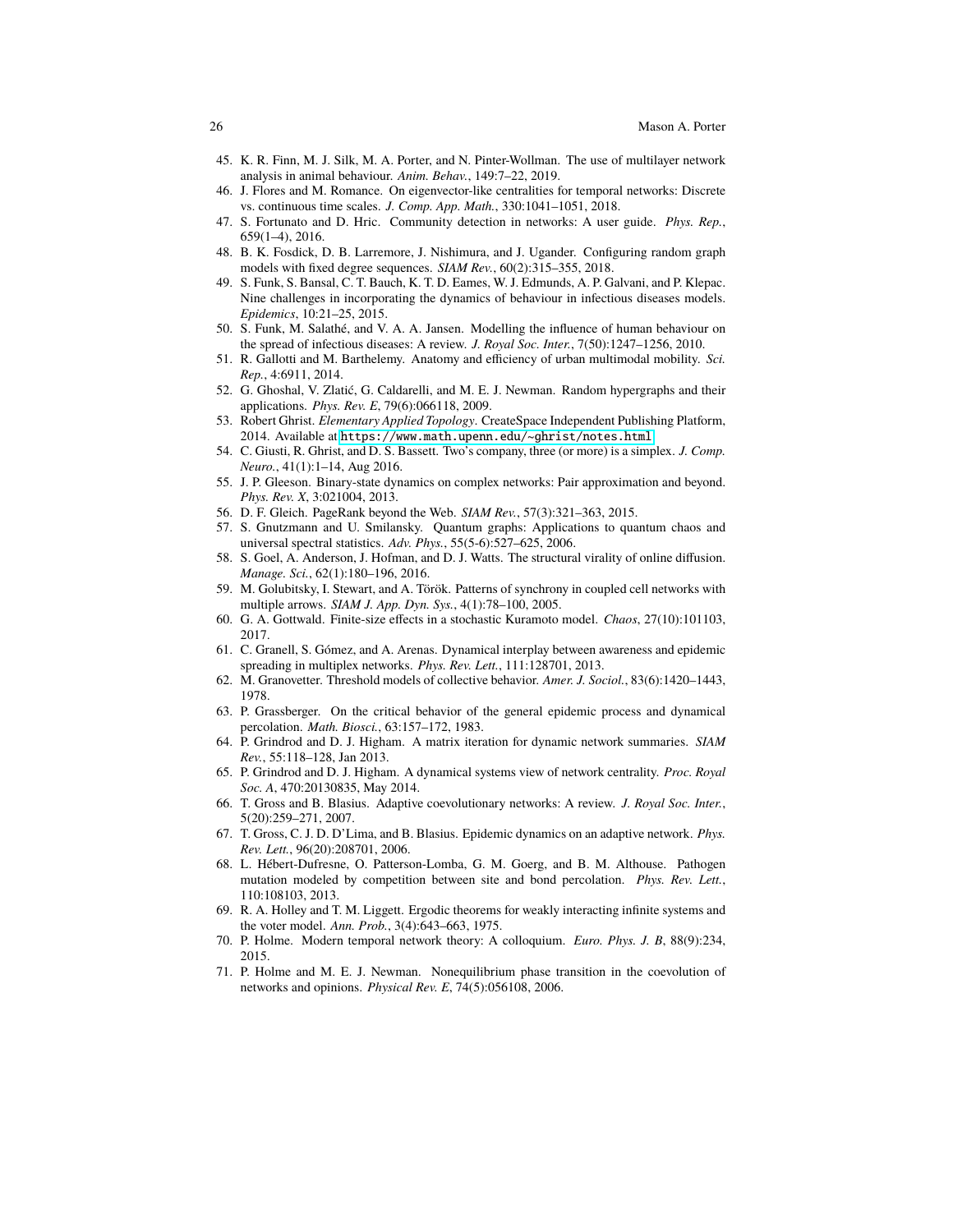- <span id="page-26-1"></span>72. P. Holme and J. Saramäki. Temporal networks. *Phys. Rep.*, 519(3):97–125, 2012.
- <span id="page-26-3"></span>73. P. Holme and J. Saramäki, editors. *Temporal Networks*. Springer-Verlag, Heidelberg, Germany, 2013.
- <span id="page-26-4"></span>74. P. Holme and J. Saramäki, editors. *Temporal Network Theory*. Springer International Publishing, Cham, Switzerland, 2019.
- <span id="page-26-25"></span>75. L. Horstmeyer and C. Kuehn. An adaptive voter model on simplicial complexes. *[arXiv:1909.05812](http://arxiv.org/abs/1909.05812)*, 2019.
- <span id="page-26-26"></span>76. I. Iacopini, G. Petri, A. Barrat, and V. Latora. Simplical models of social contagion. *Nature Comm.*, 10:2485, 2019.
- <span id="page-26-16"></span>77. Y. Ide, H. Izuhara, and T. Machida. Turing instability in reaction–diffusion models on complex networks. *Physica A*, 457:331–347, 2016.
- <span id="page-26-9"></span>78. M. O. Jackson and Y. Zenou. Games on networks. In P. Young and S. Zamir, editors, *Handbook of Game Theory Vol. 4*, pages 95–163. Elsevier, 2014.
- <span id="page-26-15"></span>79. K. A. Jacobsen, M. G. Burch, J. H. Tien, and G. A. Rempala. The large graph limit of a stochastic epidemic model on a dynamic multilayer network. *J. Biol. Dyn.*, 12(1):746–788, 2018.
- <span id="page-26-7"></span>80. L. G. S. Jeub, M. W. Mahoney, P. J. Mucha, and M. A. Porter. A local perspective on community structure in multilayer networks. *Network Sci.*, 5(2):144–163, 2017.
- <span id="page-26-8"></span>81. E. M. Jin, M. Girvan, and M. E. J. Newman. Structure of growing social networks. *Phys. Rev. E*, 64:046132, 2001.
- <span id="page-26-20"></span>82. P. Joly, M. Kachanovska, and A. Semin. Wave propagation in fractal trees. Mathematical and numerical issues. *Net. Hetero. Media*, 14(2):205–264, 2019.
- <span id="page-26-12"></span>83. J. S. Juul and M. A. Porter. Synergistic effects in threshold models on networks. *Chaos*, 28(1):013115, 2018.
- <span id="page-26-13"></span>84. J. S. Juul and M. A. Porter. Hipsters on networks: How a minority group of individuals can lead to an antiestablishment majority. *Phys. Rev. E*, 99(2):022313, 2019.
- <span id="page-26-19"></span>85. A. Kairzhan, D. E. Pelinovsky, and R. H. Goodman. Drift of spectrally stable shifted states on star graphs. *[arXiv:1902.03612](http://arxiv.org/abs/1902.03612)*, 2019.
- <span id="page-26-11"></span>86. D. Kempe, J. Kleinberg, and É. Tardos. Maximizing the spread of influence through a social network. In *Proc. Ninth ACM SIGKDD International Conference on Knowledge Discovery and Data Mining*, KDD '03, pages 137–146, New York, NY, USA, 2003. ACM.
- <span id="page-26-14"></span>87. E. Kenah and J. M. Robins. Second look at the spread of epidemics on networks. *Phys. Rev. E*, 76:036113, 2007.
- <span id="page-26-5"></span>88. H. Kim, J. Tang, R. Anderson, and C. Mascolo. Centrality prediction in dynamic human contact networks. *Comp. Net.*, 56(3):983–996, February 2012.
- <span id="page-26-10"></span>89. I. Z. Kiss, J. C. Miller, and P. L. Simon. *Mathematics of Epidemics on Networks*. Springer International Publishing, Cham, Switzerland, 2017.
- <span id="page-26-2"></span>90. M. Kivelä, A. Arenas, M. Barthelemy, J. P. Gleeson, Y. Moreno, and M. A Porter. Multilayer networks. *J. Cplx. Net.*, 2(3):203–271, 2014.
- <span id="page-26-6"></span>91. J. Kleinberg. Authoritative sources in a hyperlinked environment. *J. ACM*, 46(5):604–632, 1999.
- <span id="page-26-23"></span>92. M. Komarov and A. Pikovsky. Dynamics of multifrequency oscillator communities. *Phys. Rev. Lett.*, 110(13):134101, 2013.
- <span id="page-26-24"></span>93. M. Komarov and A. Pikovsky. Finite-size-induced transitions to synchrony in oscillator ensembles with nonlinear global coupling. *Phys. Rev. E*, 92(2):020901(R), 2015.
- <span id="page-26-17"></span>94. N. E. Kouvaris, S. Hata, and A. Díaz-Guilera. Pattern formation in multiplex networks. *Sci. Rep.*, 5:10840, 2015.
- <span id="page-26-22"></span>95. M. Kramár, A. Goullet, L. Kondic, and K. Mischaikow. Quantifying force networks in particulate systems. *Physica D*, 283:37–55, 2014.
- <span id="page-26-18"></span>96. P. Kuchment. Quantum graphs: I. Some basic structures. *Waves Rand. Media*, 14(1):S107– S128, 2004.
- <span id="page-26-21"></span>97. Y. H. Kureh and M. A. Porter. Fitting in and breaking up: A nonlinear version of coevolving voter models. *[arXiv:1907.11608](http://arxiv.org/abs/1907.11608)*, 2019.
- <span id="page-26-0"></span>98. R. Lambiotte, M. Rosvall, and I. Scholtes. From networks to optimal higher-order models of complex systems. *Nature Phys.*, 15:313–319, 2019.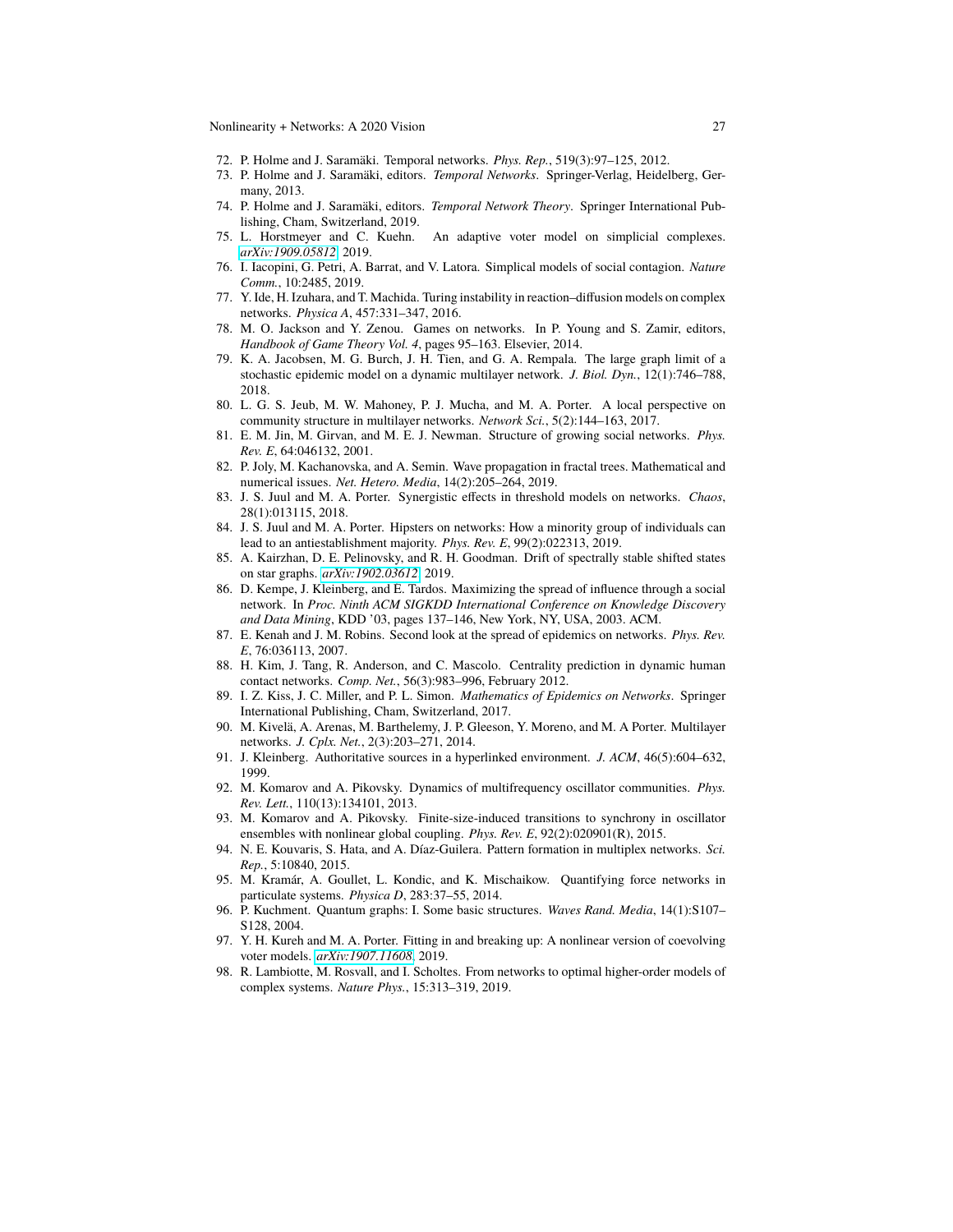- <span id="page-27-7"></span>99. P. J. Laub, T. Taimre, and P. K. Pollett. Hawkes processes. *[arXiv:1507.02822](http://arxiv.org/abs/1507.02822)*, 2015.
- <span id="page-27-8"></span>100. S. Lehmann and Y.-Y. Ahn. *Complex Spreading Phenomena in Social Systems: Influence and Contagion in Real-World Social Networks*. Springer International Publishing, Cham, Switzerland, 2018.
- <span id="page-27-24"></span>101. A. Leonard, L. Ponson, and C. Daraio. Wave mitigation in ordered networks of granular chains. *J. Mech. Phys. Solids*, 73:103–117, 2014.
- <span id="page-27-2"></span>102. K. Lerman, R. Ghosh, and J. H. Kang. Centrality metric for dynamic networks. In *Proc. Eighth Workshop on Mining and Learning with Graphs*, pages 70–77. ACM, 2010.
- <span id="page-27-9"></span>103. Y.-Y. Liu and A.-L. Barabási. Control principles of complex networks. *Rev. Mod/ Phys.*, 88(3):035006, 2016.
- <span id="page-27-17"></span>104. Z. Lu, K. Klein-Cardeña, S. Lee, T. M. Antonsen, M. Girvan, and E. Ott. Resynchronization of circadian oscillators and the east-west asymmetry of jet-lag. *Chaos*, 26(9):094811, 2016.
- <span id="page-27-25"></span>105. N. Malik, F. Shi, H. W. Lee, and P. J. Mucha. Transitivity reinforcement in the coevolving voter model. *Chaos*, 26(12):123112, 2016.
- <span id="page-27-23"></span>106. J. L. Marzuola and D. E. Pelinovsky. Ground state on the dumbbell graph. *[arXiv:1509.04721](http://arxiv.org/abs/1509.04721)*, 2017.
- <span id="page-27-14"></span>107. N. Masuda, M. A. Porter, and R. Lambiotte. Random walks and diffusion on networks. *Phys. Rep.*, 716–717:1–58, 2017.
- <span id="page-27-19"></span>108. G. S. Medvedev. The nonlinear heat equation on dense graphs and graph limits. *SIAM J. Math. Anal.*, 46(4):2743–2766, 2014.
- <span id="page-27-11"></span>109. S. Melnik, J. A Ward, J. P. Gleeson, and M. A. Porter. Multi-stage complex contagions. *Chaos*, 23(1):013124, 2013.
- <span id="page-27-15"></span>110. X. F. Meng, R. A. Van Gorder, and M. A. Porter. Opinion formation and distribution in a bounded-confidence model on various networks. *Phys. Rev. E*, 97(2):022312, 2018.
- <span id="page-27-1"></span>111. R. Milo, S. Shen-Orr, S. Itzkovitz, N. Kashtan, D. Chklovskii, and U. Alon. Network motifs: Simple building blocks of complex networks. *Science*, 298(5594):824–827, 2002.
- <span id="page-27-21"></span>112. E. Mones, N. A. M. Araújo, T. Vicsek, and H. J. Herrmann. Shock waves on complex networks. *Sci. Rep.*, 4:4949, 2014.
- <span id="page-27-5"></span>113. J. Moody and P. J. Mucha. Portrait of political polarization. *Network Sci.*, 1(1):119–121, 2013.
- <span id="page-27-16"></span>114. S. Morita. Six Susceptible–Infected–Susceptible models on scale-free networks. *Sci. Rep.*, 6:22506, 2016.
- <span id="page-27-6"></span>115. S. Motegi and N. Masuda. A network-based dynamical ranking system for competitive sports. *Sci. Rep.*, 2:904, 2012.
- <span id="page-27-10"></span>116. A. Motter. Networkcontrology. *Chaos*, 25(9):097501, 2015.
- <span id="page-27-4"></span>117. P. J. Mucha, T. Richardson, K. Macon, M. A. Porter, and J.-P. Onnela. Community structure in time-dependent, multiscale, and multiplex networks. *Science*, 328(5980):876–878, 2010.
- <span id="page-27-27"></span>118. L. Neuhäuser, A. Mellor, and R. Lambiotte. Multi-body interactions and non-linear consensus dynamics on networked systems. *[arXiv:1910.09226](http://arxiv.org/abs/1910.09226)*, 2019.
- <span id="page-27-26"></span>119. M. E. J. Newman. Scientific collaboration networks. I. Network construction and fundamental results. *Phys. Rev. E*, 64(1):016131, 2001.
- <span id="page-27-3"></span>120. M. E. J. Newman. Network structure from rich but noisy data. *Nature Phys.*, 14(6):542, 2018.
- <span id="page-27-0"></span>121. M. E. J. Newman. *Networks*. Oxford University Press, Oxford, UK, 2 edition, 2018.
- <span id="page-27-20"></span>122. V. Nicosia, P. S. Skardal, A. Arenas, and V. Latora. Collective phenomena emerging from the interactions between dynamical processes in multiplex networks. *Phys. Rev. Lett.*, 118:138302, 2017.
- <span id="page-27-22"></span>123. D. Noja. Nonlinear Schrödinger equation on graphs: Recent results and open problems. *Phil. Trans. Royal Soc. A*, 372:20130002, 2014.
- <span id="page-27-12"></span>124. S.-W. Oh and M. A. Porter. Complex contagions with timers. *Chaos*, 28(3):033101, 2018.
- <span id="page-27-13"></span>125. P. Oliver, G. Marwell, and R. Teixeira. A theory of the critical mass. I. Interdependence, group heterogeneity, and the production of collective action. *Amer. J. Sociol.*, 91(3):522–556, 1985.
- <span id="page-27-18"></span>126. K. Ota, I. Aihara, and T. Aoyagi. Interaction mechanisms quantified from dynamical features of frog choruses. *[arXiv:1907.11403](http://arxiv.org/abs/1907.11403)*, 2019.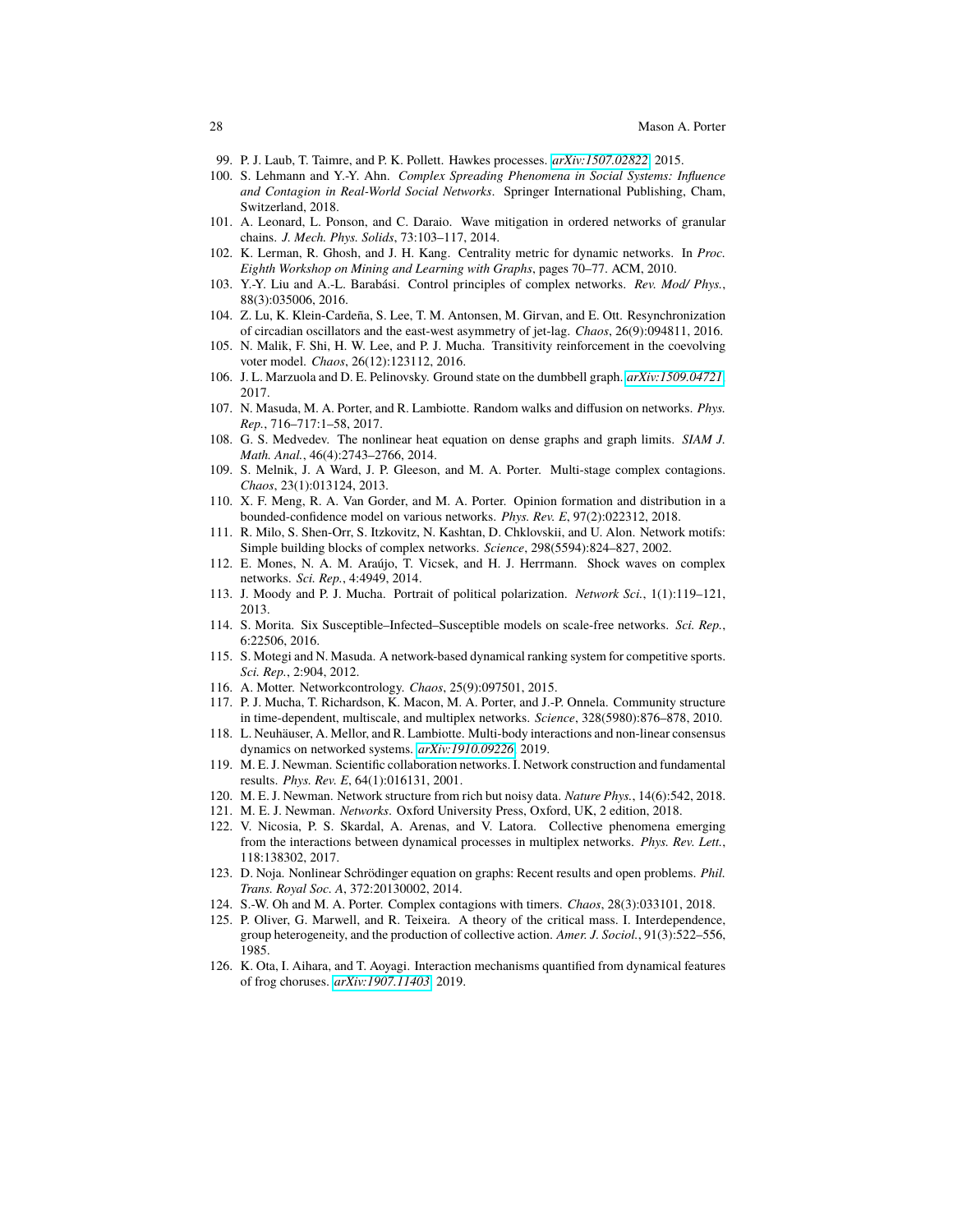- <span id="page-28-5"></span>127. N. Otter, M. A. Porter, U. Tillmann, P. Grindrod, and H. A. Harrington. A roadmap for the computation of persistent homology. *Euro. Phys. J. Data Sci.*, 6:17, 2017.
- <span id="page-28-25"></span>128. M. J. Panaggio and D. M. Abrams. Chimera states: Coexistence of coherence and incoherence in networks of coupled oscillators. *Nonlinearity*, 28:R67–R87, 2015.
- <span id="page-28-14"></span>129. L. Papadopoulos, M. A. Porter, K. E. Daniels, and D. S. Bassett. Network analysis of particles and grains. *J. Cplx. Net.*, 6(4):485–565, 2018.
- <span id="page-28-19"></span>130. R. Pastor-Satorras, C. Castellano, P. Van Mieghem, and A. Vespignani. Epidemic processes in complex networks. *Rev. Mod. Phys.*, 87:925–979, 2015.
- <span id="page-28-6"></span>131. A. Patania, F. Vaccarino, and G. Petri. Topological analysis of data. *Euro. Phys. J. Data Sci.*, 6(1):7, 2017.
- <span id="page-28-23"></span>132. L. M. Pecora and T. L. Carroll. Master stability functions for synchronized coupled systems. *Phys. Rev. Lett.*, 80(10):2109–2112, 1998.
- <span id="page-28-24"></span>133. L. M. Pecora, F. Sorrentino, A. M. Hagerstrom, T. E. Murphy, and R. Roy. Cluster synchronization and isolated desynchronization in complex networks with symmetries. *Nature Comm.*, 5:4079, 2014.
- <span id="page-28-9"></span>134. T. P. Peixoto. Bayesian stochastic blockmodeling. *[arXiv:1705.10225](http://arxiv.org/abs/1705.10225)*, 2017.
- <span id="page-28-13"></span>135. T. P. Peixoto and M. Rosvall. Modelling sequences and temporal networks with dynamic community structures. *Nature Comm.*, 8(1):582, 2017.
- <span id="page-28-16"></span>136. N. Perra, B. Gonçalves, R. Pastor-Satorras, and A. Vespignani. Activity driven modeling of time varying networks. *Sci. Rep.*, 2:469, 2012.
- <span id="page-28-17"></span>137. G. Petri and A. Barrat. Simplicial activity driven model. *Phys. Rev. Lett.*, 121(22):228301, 2018.
- <span id="page-28-22"></span>138. A. Pikovsky and M. Rosenblum. Synchronization. *Scholarpedia*, 2(12):1459, 2007.
- <span id="page-28-15"></span>139. S. Pilosof, M. A. Porter, M. Pascual, and S. Kéfi. The multilayer nature of ecological networks. *Nat. Ecol. Evol.*, 1:0101, 2017.
- <span id="page-28-2"></span>140. M. A. Porter. WHAT IS... a multilayer network? *Not. of the AMS*, 65(11):1419–1423, 2018.
- <span id="page-28-0"></span>141. M. A. Porter and G. Bianconi. Network analysis and modelling: Special issue of *European Journal of Applied Mathematics* (editorial). *Euro. J. App. Math.*, 27(6):807–811, 2016.
- <span id="page-28-3"></span>142. M. A. Porter and J. P. Gleeson. *Dynamical Systems on Networks: A Tutorial*, volume 4. Springer International Publishing, Cham, Switzerland, 2016.
- <span id="page-28-1"></span>143. M. A. Porter and S. D. Howison. The role of network analysis in industrial and applied mathematics. *[arXiv:1703.06843](http://arxiv.org/abs/1703.06843)*, 2017.
- <span id="page-28-26"></span>144. M. A. Porter, P. J. Mucha, M. E. J. Newman, and C. M. Warmbrand. A network analysis of committees in the U.S. House of Representatives. *Proc. Natl. Acad. Sci. U.S.A.*, 102(20):7057– 7062, 2002.
- <span id="page-28-7"></span>145. M. A. Porter, J.-P. Onnela, and P. J. Mucha. Communities in networks. *Not. AMS*, 56:1082– 1097, 1164–1166, 2009.
- <span id="page-28-11"></span>146. S. Praprotnik and V. Batagelj. Spectral centrality measures in temporal networks. *Ars Math. Contemp.*, 11(1):11–33, 2015.
- <span id="page-28-12"></span>147. Mathematics Genealogy Project. The Mathematics Genealogy Project. [http://www.](http://www.genealogy.ams.org) [genealogy.ams.org](http://www.genealogy.ams.org), 2019.
- <span id="page-28-21"></span>148. S. Redner. Reality inspired voter models: A mini-review. *Comptes Rendus Phys.*, 20:275–292, 2019.
- <span id="page-28-18"></span>149. F. A. Rodrigues, T. K. DM. Peron, P. Ji, and J. Kurths. The Kuramoto model in complex networks. *Phys. Rep.*, 469:1–98, 2016.
- <span id="page-28-8"></span>150. P. Rombach, M. A. Porter, J. H. Fowler, and P. J. Mucha. Core–periphery structure in networks (revisited). *SIAM Rev.*, 59(3):619–646, 2017.
- <span id="page-28-10"></span>151. R. A. Rossi and D. F. Gleich. Dynamic PageRank using evolving teleportation. In *Algorithms and Models for the Web Graph*, pages 126–137. Springer-Verlag, Heidelberg, Germany, 2012.
- <span id="page-28-4"></span>152. M. Rosvall, A. Esquivel, A. Lancichinetti, J. West, and R. Lambiotte. Memory in network flows and its effects on spreading dynamics and community detection. *Nature Comm.*, 5:4630, 2014.
- <span id="page-28-20"></span>153. A. A. Saberi. Recent advances in percolation theory and its applications. *Phys. Rep.*, 578:1– 32, 2015.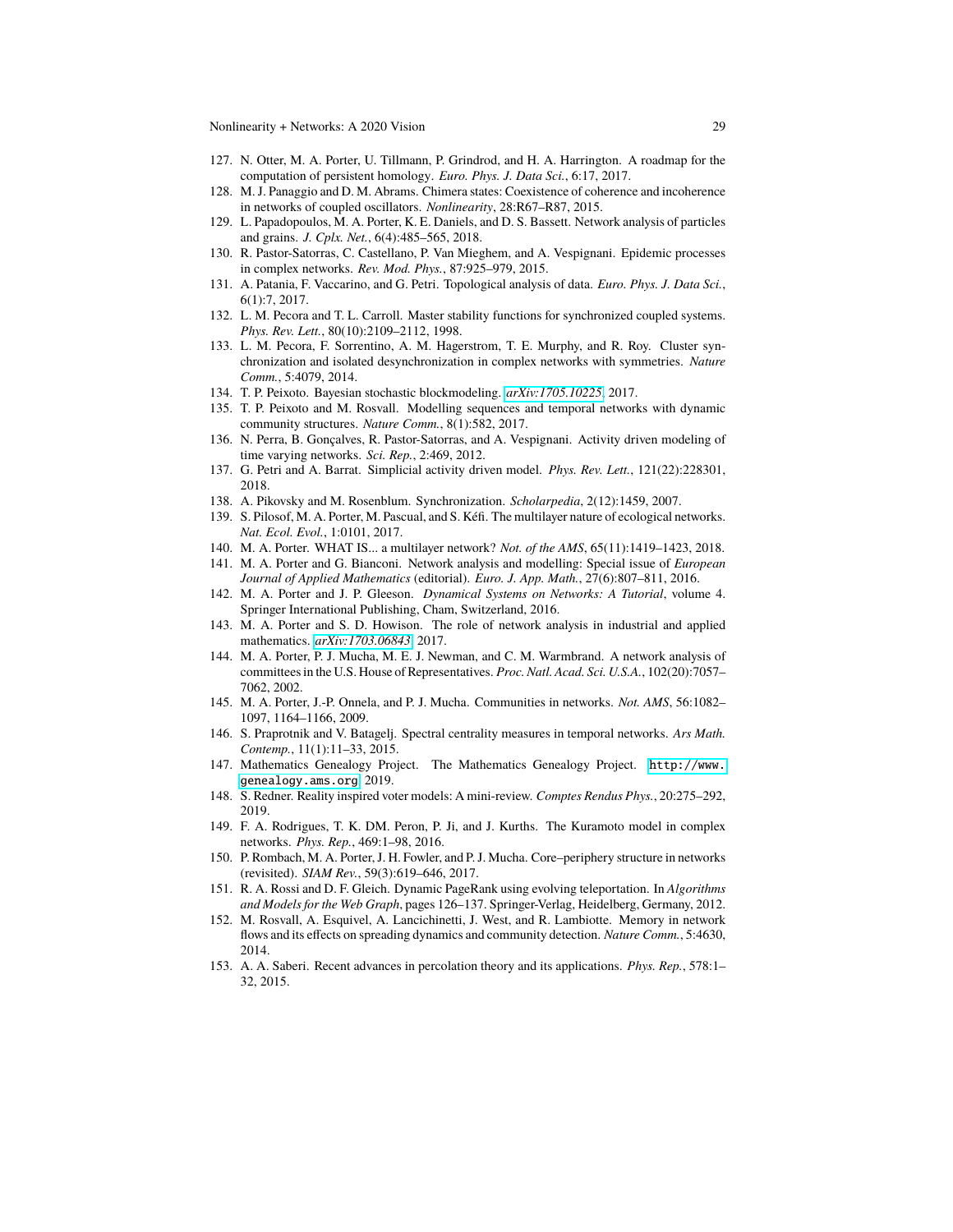- <span id="page-29-10"></span>154. K. K. Sabirov, D. B. Babajanov, D. U. Matrasuolv, and P. G. Kevrekidis. Dynamics of Dirac solitons in networks. *J. Phys. A*, 51:435203, 2018.
- <span id="page-29-21"></span>155. V. Salnikov, D. Cassese, and R. Lambiotte. Simplicial complexes and complex systems. *Euro. J. Phys.*, 40(1):014001, 2018.
- <span id="page-29-18"></span>156. A. Samal, R. P. Sreejith, J. Gu, S. Liu, E. Saucan, and J. Jost. Comparative analysis of two discretizations of Ricci curvature for complex networks. *Sci. Rep.*, 8:8650, 2018.
- <span id="page-29-9"></span>157. J. Sanz, C.-Y. Xia, S. Meloni, and Y. Moreno. Dynamics of interacting diseases. *Phys. Rev. X*, 4(4):041005, 2014.
- <span id="page-29-4"></span>158. M. Sarzynska, E. A. Leicht, G. Chowell, and M. A. Porter. Null models for community detection in spatially embedded, temporal networks. *J. Cplx. Net.*, 4(3):363–406, 2016.
- <span id="page-29-12"></span>159. H. Sayama, I. Pestov, J. Schmidt, B. J. Bush, C. Wong, J. Yamanoi, and T. Gross. Modeling complex systems with adaptive networks. *Comp. Math. App.*, 65(10):1645–1664, 2013.
- <span id="page-29-13"></span>160. H. Sayama and R. Sinatra. Social diffusion and global drift on networks. *Phys. Rev. E*, 91:032809, Mar 2015.
- <span id="page-29-7"></span>161. S. V. Scarpino, A. Allard, and L. Hébert-Dufresne. The effect of a prudent adaptive behaviour on disease transmission. *Nature Phys.*, 12:1042–1046, 2016.
- <span id="page-29-22"></span>162. M. T. Schaub, A. R. Benson, P. Horn, G. Lippner, and A. Jadbabaie. Random walks on simplicial complexes and the normalized Hodge 1-Laplacian. *[arXiv:1807.05044](http://arxiv.org/abs/1807.05044)*, 2018.
- <span id="page-29-14"></span>163. F. Shi, P. J. Mucha, and R. T. Durrett. Multiopinion coevolving voter model with infinitely many phase transitions. *Phys. Rev. E*, 88(6):062818, 2013.
- <span id="page-29-1"></span>164. H. Simon. The architecture of complexity. *Proc. Amer. Phil. Soc.*, 106(6):467–482, 1962.
- <span id="page-29-19"></span>165. A. E. Sizemore, J. E. Phillips-Cremins, R. Ghrist, and D. S. Bassett. The importance of the whole: Topological data analysis for the network neuroscientist. *Network Neuro.*, 3(3):656– 673, 2019.
- <span id="page-29-24"></span>166. P. S. Skardal and A. Arenas. Abrupt desynchronization and extensive multistability in globally coupled oscillator simplexes. *Phys. Rev. Lett.*, 122(24):248301, 2019.
- <span id="page-29-16"></span>167. P. S. Skardal, D. Taylor, and J. G. Restrepo. Complex macroscopic behavior in systems of phase oscillators with adaptive coupling. *Physica D*, 267:27–35, 2014.
- <span id="page-29-11"></span>168. Z. Sobirov, D. Babajanov, D. Matrasulov, K. Nakamura, and H. Uecker. Sine–Gordon solitons in networks: Scattering and transmission at vertices. *Europhys. Lett.*, 115:50002, 2016.
- <span id="page-29-20"></span>169. L. Speidel, H. A. Harrington, S. J. Chapman, and M. A. Porter. Topological data analysis of continuum percolation with disks. *Phys. Rev. E*, 98(1):012318, 2018.
- <span id="page-29-8"></span>170. S. H. Strogatz. From Kuramoto to Crawford: Exploring the onset of synchronization in populations of coupled oscillators. *Physica D*, 143:1–20, 2000.
- <span id="page-29-15"></span>171. J. P. Stroud, M. A. Porter, G. Hennequin, and T. P. Vogels. Motor primitives in space and time via targeted gain modulation in recurrent cortical networks. *Nature Neuro.*, 21(12):1774– 1783, 2018.
- <span id="page-29-23"></span>172. T. Tanaka and T. Aoyagi. Multistable attractors in a network of phase oscillators with threebody interactions. *Phys. Rev. Lett.*, 106:224101, 2011.
- <span id="page-29-2"></span>173. J. Tang, M. Musolesi, C. Mascolo, V. Latora, and V. Nicosia. Analysing information flows and key mediators through temporal centrality metrics. In *Proc. 3rd Workshop on Social Network Systems - SNS '10*, pages 1–6, 2010.
- <span id="page-29-6"></span>174. D. Taylor, F. Klimm, H. A. Harrington, M. Kramár, K. Mischaikow, M. A. Porter, and P. J. Mucha. Topological data analysis of contagion maps for examining spreading processes on networks. *Nature Comm.*, 6:7723, 2015.
- <span id="page-29-3"></span>175. D. Taylor, S. A. Myers, A. Clauset, M. A. Porter, and P. J. Mucha. Eigenvector-based centrality measures for temporal networks. *Multi. Model. Sim.*, 15(1):537–574, 2017.
- <span id="page-29-0"></span>176. D. Taylor, M. A. Porter, and P. J. Mucha. Supracentrality analysis of temporal networks with directed interlayer coupling. In P. Holme and J. Saramäki, editors, *Temporal Network Theory*, pages 325–344. Springer International Publishing, Cham, Switzerland, 2019.
- <span id="page-29-5"></span>177. D. Taylor, M. A. Porter, and P. J. Mucha. Tunable eigenvector-based centralities for multiplex and temporal networks. *[arXiv:1904.02059](http://arxiv.org/abs/1904.02059)*, 2019.
- <span id="page-29-17"></span>178. C. M. Topaz. Topological data analysis: One applied mathematicianÕs heartwarming story of struggle, triumph, and ultimately, more struggle. *SIAM Dyn. Sys. Web*, 2016. [https:](https://dsweb.siam.org/The-Magazine/Article/topological-data-analysis-1) [//dsweb.siam.org/The-Magazine/Article/topological-data-analysis-1](https://dsweb.siam.org/The-Magazine/Article/topological-data-analysis-1).